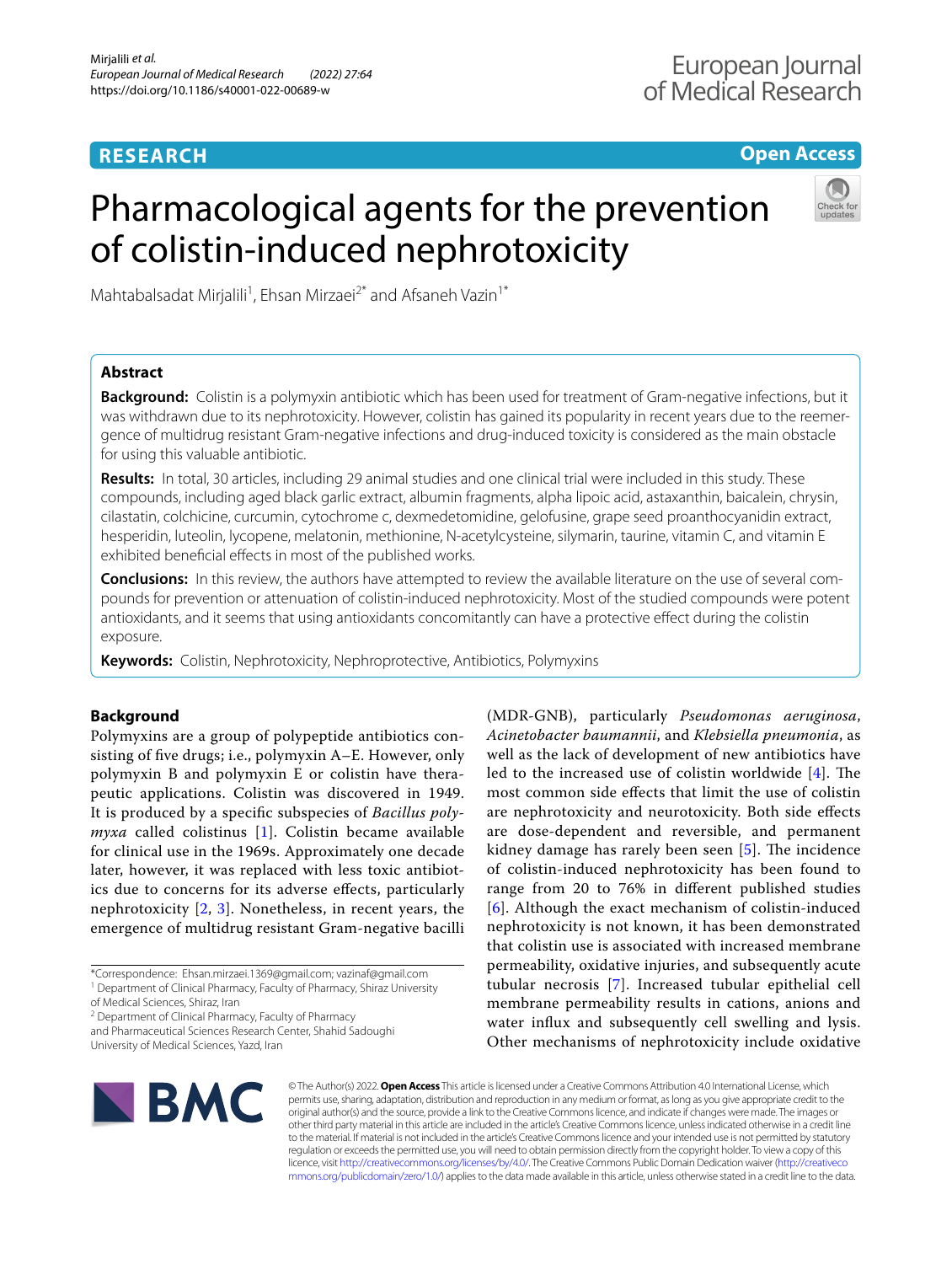stress, apoptosis (via mitochondrial, death receptor, and endoplasmic reticulum pathways), cell cycle arrest, autophagy, altered nitric oxide balance, mitochondrial dysfunction and oxidative stress  $[6, 8, 9]$  $[6, 8, 9]$  $[6, 8, 9]$  $[6, 8, 9]$  $[6, 8, 9]$  $[6, 8, 9]$  $[6, 8, 9]$ . The factors afecting the increased risk of nephrotoxicity include age, sex, hypoalbuminemia, hyperbilirubinemia, concurrent nephrotoxic agents, various comorbidities, and high dose and long-term use of colistin [[6\]](#page-15-5). Also, the administration of loading doses has increased the risk of colistin nephrotoxicity in some studies [[10–](#page-15-9)[12\]](#page-15-10). Colistin-induced nephrotoxicity has been associated with an increase in adverse outcomes in critically ill patients [[13\]](#page-15-11). Considering the increasing incidence of MDR infections, a dearth of options of antimicrobial agents against MDR-GNB infection and the slow rate of antibiotic discovery, colistin remains an important option for severe MDR-GNB infections. However, its nephrotoxicity is a major clinical problem, afecting negatively its therapeutic use  $[14]$ . Thus, recognizing pharmacological interventions used to prevent or attenuate colistin-induced nephrotoxicity has gained special interest among clinicians, including physicians, pharmacists and other healthcare professionals in recent years.

The present study aims to review the available literature on the pharmacological interventions used to prevent or attenuate colistin-induced nephrotoxicity. These agents include antioxidant compounds, chemical agents, synthetic drugs, hormones, vitamins, and minerals.

#### **Methods**

A literature review was conducted using the following electronic relevant databases: Scopus, PubMed, Medline, Embase, Cochrane Central Register of Controlled Trials, ISI Web of Knowledge, Cochrane Database of Systematic Reviews, and Google Scholar. The searched keywords included 'Colistin, 'Polymyxin E, 'Nephrotoxicity', 'Kidney injury', 'Renal dysfunction', 'Renal impairment', 'Nephroprotective Agents', 'Nephroprotection', 'Nephroprotective efects', 'Nephroprotective activity', and 'Reno protective effects'. The references of published articles were also screened to fnd further relevant studies. Searches were performed by two authors independently to confrm consistency and accuracy of results. No time limitation regarding publication date was considered. Non-English language articles and congress abstracts were not eligible for the study.

In total, 28 articles have been included in this study. Both experimental and clinical studies evaluating the efects of the potential nephroprotective agents against colistin-induced nephrotoxicity are summarized in Table [1](#page-2-0).

# **Aged black garlic extract**

Aged black garlic extract (ABGE) is produced by storing fresh garlic in an aqueous ethanol solution for up to 20 months and contains antioxidant compounds that prevent oxidative damage. The process of prolonged extraction modifes unstable compounds such as allicin and converts them to more stable and bioavailable water-soluble organosulfur phytochemicals such as S-allylcysteine and S-allylmercaptocysteine [[15](#page-15-13)]. ABGE has the highest pharmacological and antioxidant activities in comparison to other garlic preparations [[16\]](#page-15-14). Currently, therapeutic and health-promoting efects of ABGE such as antioxidant activities, reactive oxygen species (ROS) scavenging properties, lipid peroxidation inhibition, endothelial cells protection, inhibition of the activation of nuclear factor kappa-light-chain-enhancer of activated B cells (NFκB), antihypertensive, anti-thrombotic, neuroprotective, antiaging, cholesterol lowering, and anti-diabetes properties, prevention of deoxyribonucleic acid (DNA) damage and mutagenesis, anti-cancer activity, and immunity modulation have attracted considerable interest [\[17](#page-15-15), [18](#page-15-16)]. The beneficial effects of ABGE on the amelioration of the toxic efects of cisplatin, doxorubicin, acrylamide, carbon tetrachloride, acetaminophen, and cadmium have been previously proven [\[17,](#page-15-15) [19\]](#page-15-17). Shin et al*.* investigated the reno protective efect of ABGE against colistin toxicity in rats, which was attributed to its antioxidant and anti-inflammatory properties. The results indicated that  $1\%$  ABGE (100 µL per individual) injection intragastrically 30 min prior to 10 mg/kg colistin administration for six consecutive days prevented the elevation of the serum levels of blood urea nitrogen (BUN) and creatinine (Cr). Pretreatment with ABGE could also alleviate tubular damage including vacuolation and necrosis, reduce terminal deoxynucleotidyl transferase dUTP nick end labeling (TUNEL) and CD68 positive cells, suppress oxidative stress and infammatory biomarkers including 8-hydroxydeoxyguanosine (8-OHdG), malondialdehyde (MDA), NF-κB, inducible nitric oxide synthase (iNOS), cyclooxygenase-2 (COX-2), transforming growth factorbeta 1 (TGF-β1), interleukin (IL)-1β, and tumor necrosis factor-alpha (TNF- $\alpha$ ), and restore antioxidant levels such as renal superoxide dismutase (SOD), catalase (CAT), and reduced glutathione [[20\]](#page-15-18).

### **Albumin fragments**

The membrane-associated endocytic receptor megalin is an extremely large glycoprotein ( $\approx$  600 kda), belonging to the low-density lipoprotein receptor superfamily. Megalin is heavily expressed on the apical membrane of proximal tubule epithelial cells (PTECs) and plays an important role in the receptor-mediated endocytosis and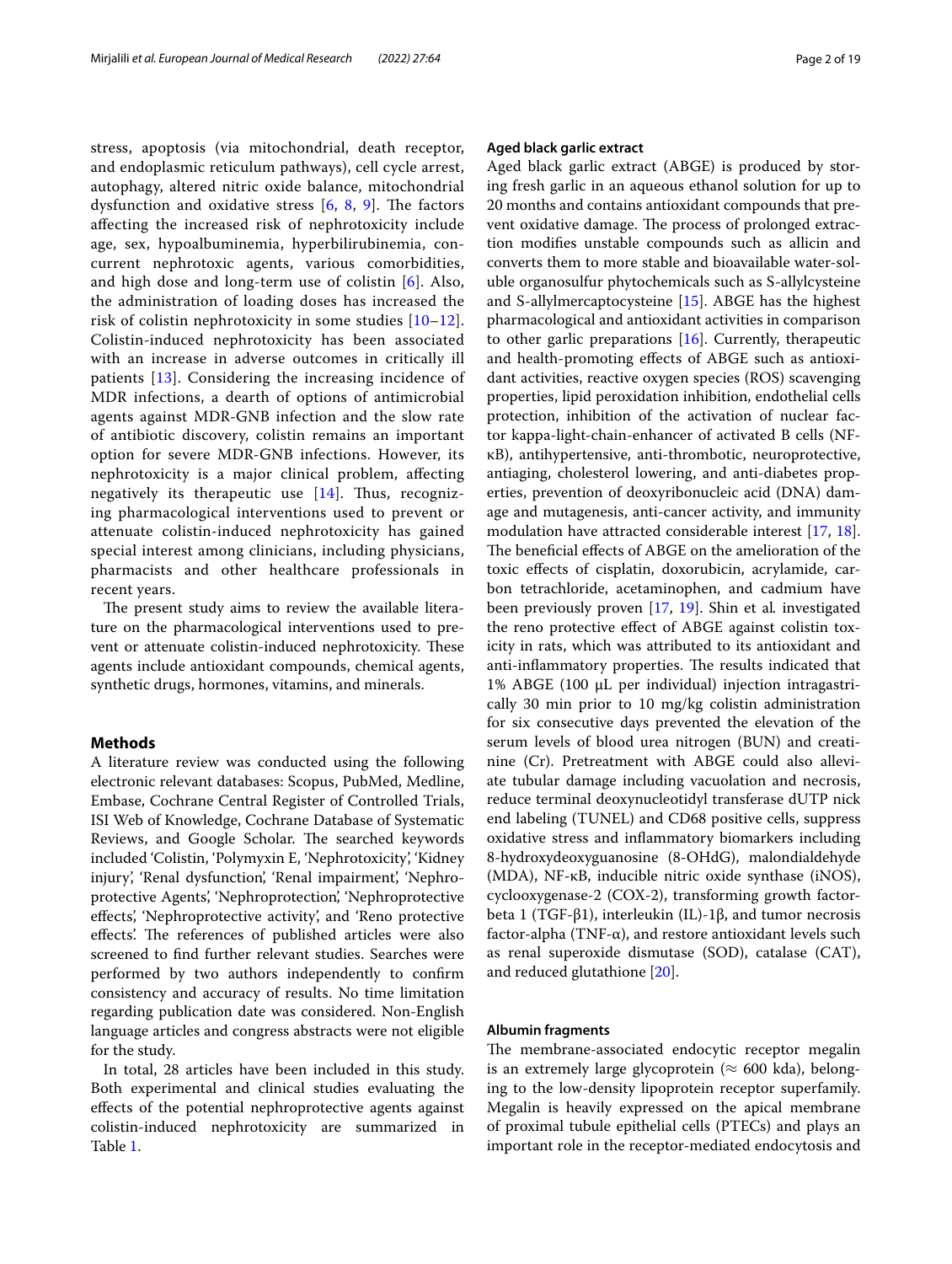<span id="page-2-0"></span>

| I                                                                  |
|--------------------------------------------------------------------|
|                                                                    |
|                                                                    |
| ١<br>ï                                                             |
|                                                                    |
| i                                                                  |
| j                                                                  |
| ١                                                                  |
| ī<br>֖֖֖֖֖֖֧֖֖֧֖֧֧ׅ֧֪֧֚֚֚֚֚֚֚֚֚֚֚֚֚֚֚֚֚֚֚֚֚֚֚֚֡֬֝֝֓֞֝֓֬֓֝֬֓֬֓֞֝֬֝֬ |
|                                                                    |
|                                                                    |
|                                                                    |
| I                                                                  |
| l<br>j                                                             |
|                                                                    |
| ļ                                                                  |
| İ<br>١<br>١                                                        |
| i<br>ÿ<br>$\overline{a}$<br>l                                      |
| i                                                                  |
| Ç                                                                  |
| ¢                                                                  |
| i                                                                  |
| Ì                                                                  |
|                                                                    |
| i                                                                  |
| :<br>:<br>:<br>:<br>:<br>:                                         |
| 1                                                                  |
| ¢                                                                  |
|                                                                    |
| ١                                                                  |
| ç<br>Ì<br>Ò<br>l                                                   |
|                                                                    |
| d<br>ī                                                             |
| ļ                                                                  |
| Ó                                                                  |
| ;                                                                  |
|                                                                    |
|                                                                    |
|                                                                    |
|                                                                    |
| l                                                                  |
| Ì                                                                  |
|                                                                    |
|                                                                    |
| ١                                                                  |
| ļ                                                                  |
| i<br>֚֬֕<br>:                                                      |
| í<br>Ï<br>j<br>١                                                   |
| $\overline{a}$<br>j<br>Ì                                           |
|                                                                    |
| )<br>)<br>֖֧ׅ֧ׅ֧֧֧֧֧֧֧֚֚֚֚֚֚֚֚֚֚֚֚֚֚֚֚֚֚֚֚֚֡֝֘֜֝֬֝֓֝֬֝֓֝֬֝֬<br>י   |
| ī<br>j<br>j                                                        |
|                                                                    |
| $\overline{\phantom{a}}$                                           |
| j<br>j                                                             |
| ļ                                                                  |
|                                                                    |
| $\overline{a}$<br>j                                                |
|                                                                    |
| $\overline{\phantom{a}}$<br>١<br>ī                                 |
| ental                                                              |
|                                                                    |
| í<br>Ξ<br>i                                                        |
|                                                                    |
|                                                                    |
|                                                                    |
|                                                                    |
|                                                                    |
|                                                                    |
|                                                                    |
|                                                                    |
| l                                                                  |
|                                                                    |
|                                                                    |
|                                                                    |
| ļ                                                                  |
|                                                                    |
|                                                                    |
| t                                                                  |
| I                                                                  |
|                                                                    |

| Agents                    | Subjects | Table 1 Summary of the experimental and clinical studies regarding the effects of potential nephrotoprotective agents against colistin-induced nephrotoxicity<br>route, and duration of<br>istration<br>admin<br>Dose, | Dose, route, and duration of<br>colistin administration                                                                                           | Parameters                                                                                                                                                                            | Significant changes                                                                                                                                                                                                                                                                                                                                                           | References |
|---------------------------|----------|------------------------------------------------------------------------------------------------------------------------------------------------------------------------------------------------------------------------|---------------------------------------------------------------------------------------------------------------------------------------------------|---------------------------------------------------------------------------------------------------------------------------------------------------------------------------------------|-------------------------------------------------------------------------------------------------------------------------------------------------------------------------------------------------------------------------------------------------------------------------------------------------------------------------------------------------------------------------------|------------|
| Aged black garlic extract | Rats     | injection intragastrically<br>before colistin injection<br>ABGE (100 µL per indi-<br>for 6 days<br>$1%$ of $A$<br>vidual)<br>30 min                                                                                    | 10 mg/kg of I.P. colistin for 6<br>Injection was intragastrically<br>prior to colistin injection for<br>consecutive days<br>done 30 min<br>6 days | ED1-positive cells infiltration,<br>8-OHdG, MDA, NF-kB, INOS,<br>apoptosis (by TUNEL assay),<br>TNFa, SOD, CAT, GSH, renal<br>TGF-B1, renal histology<br>SCr, BUN, IL-1β<br>$C$ OX-2, | antioxidant levels such as renal<br>SOD, CAT, and GSH, and allevi-<br>ing vacuolation and necrosis<br>ated tubular damage includ-<br>ers including 8-OHdG, MDA,<br>suppressed oxidative stress<br>and inflammatory biomark-<br>NF-KB, iNOS, COX-2, TGF-B1<br>Prevented colistin-induced<br>educed TUNEL- and CD68,<br>L-1B, and TNF-a., restored<br>elevation of BUN and SCr, | [20]       |
| Albumin fragments         | Rats     | 50 mg/kg I.P. before the injec-<br>tion of colistin                                                                                                                                                                    | 1.0 mg/kg of I.V. colistin sulfate                                                                                                                | urinary colistin excretion<br>Urine NAG                                                                                                                                               | tion and increased the urinary<br>Decreased urinary NAG excre-<br>excretion of colistin                                                                                                                                                                                                                                                                                       | [26]       |
| Alpha-lipoic acid         | Rats     | the administration of CMS for<br>100 mg/kg I.P. 30 min before<br>10 days                                                                                                                                               | 450.000 IU/kg/day of I.P. CMS<br>for 10 days                                                                                                      | kidney, kidney active caspase-3<br>expression of KIM-1, Nox4, and<br>TNF-a, urine KIM-1, urine<br>microalb/Cr, Scr, MRNA<br>protein expression<br>Renal MDA, SOD,<br>p22phox in the   | decreased urine KIM-1, mRNA<br>and kidney active caspase-3<br>and p22phox in the kidney,<br>expression of KIM-1, Nox4d<br>Attenuated renal injury<br>protein expression                                                                                                                                                                                                       | [35]       |
| Astaxanthin               | Rats     | 20 mg/kg/day given by oral<br>gavages for seven days                                                                                                                                                                   | of I.M. CMS in twice daily doses<br>300,000 or 450,000 IU/kg/day<br>for seven days                                                                | Urine GGT, MDA, SOD, CAT,<br>Plasma/urine Cr,<br>renal histology<br>GPx, GSH, and                                                                                                     | degree of renal tissue damage<br>levels, partially diminished the<br>Attenuated PCrand urine GGT<br>induced by colistin                                                                                                                                                                                                                                                       | $[43]$     |
| Baicalein                 | Mice     | and 100 mg/kg/day<br>orally for seven days<br>25,50,                                                                                                                                                                   | 18 mg/kg/day of I.P. colistin<br>(sulphate) for 7 days                                                                                            | L-1B, MRNA expression of Nrf2,<br>MDA, NO, GSH, SOD, CAT, INOS,<br>Caspase-3, Caspase-9, TNF-a,<br>nistopathological changes<br>HO-1, and NF-kB,<br>Serum BUN, SCr,                   | downregulated the expression<br>MDA, iNOS, NO, SOD, and CAT,<br>decreased BUN, SCr, IL-1b, and<br>of Nrf2 and HO-1 mRNAs, and<br>Attenuated colistin-induced<br>upregulated the expression<br>attenuated all the colistin-<br>oxidative stress including<br>induced biomarkers of<br>of NF-kB mRNA<br>tissue damage,<br>TNF-a levels,                                         | [49]       |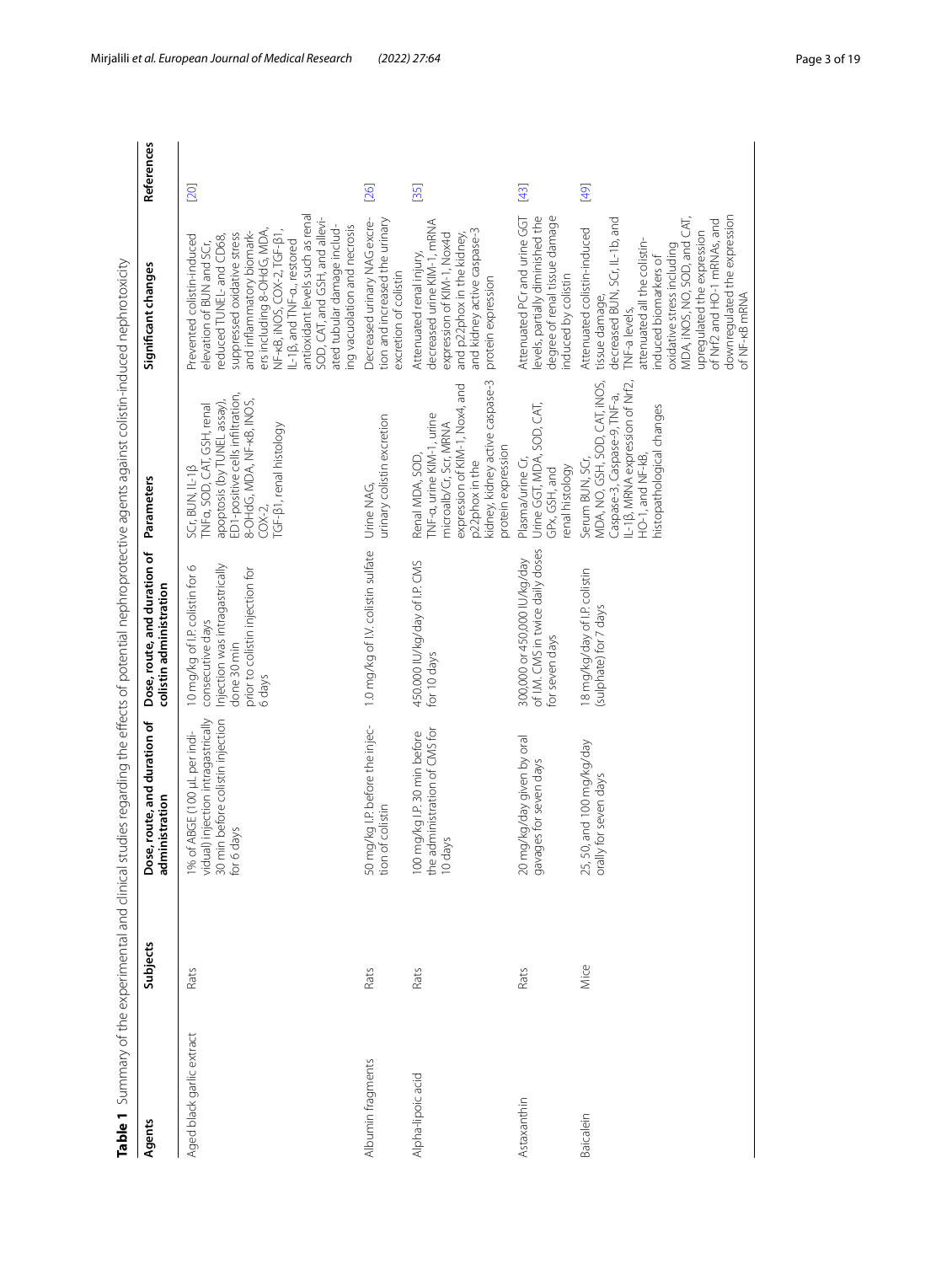| Table 1 (continued)                    |          |                                                                                                                     |                                                                                                                                                                                                         |                                                                                                                                                                                  |                                                                                                                                                                                                                                                                  |            |
|----------------------------------------|----------|---------------------------------------------------------------------------------------------------------------------|---------------------------------------------------------------------------------------------------------------------------------------------------------------------------------------------------------|----------------------------------------------------------------------------------------------------------------------------------------------------------------------------------|------------------------------------------------------------------------------------------------------------------------------------------------------------------------------------------------------------------------------------------------------------------|------------|
| Agents                                 | Subjects | Dose, route, and duration of<br>administration                                                                      | Dose, route, and duration of<br>colistin administration                                                                                                                                                 | Parameters                                                                                                                                                                       | Significant changes                                                                                                                                                                                                                                              | References |
| Chrysin                                | Rats     | 50 mg/kg/day orally for 7 days                                                                                      | 3.5 and 5.5 mg/kg on day 3;<br>8.0 mg/kg twice daily on days<br>1.0 and 2.0 mg/kg on day 1;<br>2.50 mg/kg twice daily on<br>and 8.0 mg/kg on day 7<br>73 mg/kg I.M. colistin:<br>4, 5, and 6;<br>day 2; | and calbindin D28K immuno-<br>TNF-a, IL-6, IL-1β, Cystatin C,<br>injuries to the proximal and<br>Serum urea, SCr,<br>MDA, GSH, SOD, CAT, GPx,<br>distal tubules<br>positivities, | SOD, CAT, GPx, cystatin C, and<br>Decreased MDA, TNF-a, IL-6,<br>calbindin D28K immunopo-<br>and IL-1B, increased GSH,<br>alleviated renal injury<br>sitivities,                                                                                                 | [56]       |
| Cilastatin                             | Mice     | mg/kg/day for 4 days<br>$\overline{100}$                                                                            | 30 mg/kg/day of S.Q. colistin<br>for 4 days                                                                                                                                                             | tubular injury (morphologic<br>KIM-1 expression<br>in kidney tissue,<br>Jrinary NAG,<br>changes)                                                                                 | KIM-1 expression in proximal<br>suppressed colistin-induced<br>Decreased urinary NAG and<br>tubule epithelial cells and<br>tubulointerstitial injury                                                                                                             | [23]       |
| Colchicine                             | Rats     | 3.5 mg/kg I.P. before the injec-<br>tion of colistin                                                                | 1.0 mg/kg of I.V. colistin sulfate                                                                                                                                                                      | Urine NAG                                                                                                                                                                        | Decreased urinary NAG excre-<br>tion                                                                                                                                                                                                                             | [26]       |
| Curcumin                               | Rats     | 200 mg /kg/day orally for<br>6 days                                                                                 | 300,000 IU/kg/day of I.P. CMS IP<br>for 6 days                                                                                                                                                          | Caspase-3, histopathological<br>Serum urea, SCr, Serum UA,<br>MDA, CAT, NO, TNF-a, IL-6,<br>changes<br>$Bcl-2$ ,<br>GSH.                                                         | biochemical markers including<br>increased SCr, serum urea, and<br>UA, MDA, NO, TNF-a, IL-6, and<br>caspase-3 expression levels<br>alleviated histopathological<br>and Bcl-2 expressions and<br>and decreased CAT, GSH,<br>Partially restored altered<br>changes | [65]       |
| Cytochrome c                           | Rats     | 100<br>tion                                                                                                         | mg/kg I.P. before the injec- 1.0 mg/kg of I.V. colistin sulfate<br>of colistin                                                                                                                          | inhibitory effect on the bind-<br>urinary colistin excretion,<br>ng of colistin to megalin<br>Urine NAG,                                                                         | Decreased urinary NAG excre-<br>excretion of colistin, inhibited<br>tion, increased the urinary<br>the binding of colistin to<br>megalin competitively                                                                                                           | [26]       |
| Dexmedetomidine                        | Rats     | day 20 min before the injection<br>of colistin for seven days<br>10 and 20 mcg/kg I.P. twice a                      | 10 mg/kg of I.P. CMS                                                                                                                                                                                    | TOS, caspase-3<br>KIM-1, TAS,<br>BUN, SCr,                                                                                                                                       | Decreased BUN, Cr, and TOS                                                                                                                                                                                                                                       | $[71]$     |
| Gelofusin                              | Mice     | Cumulative I.P. doses of 450,<br>900, 1,800, and 3,600 mg/kg:<br>75, 150, 300, and 600 mg/kg<br>every 2 h (6 doses) | S.Q. colistin sulfate at a cumu-<br>14 mg/kg every 2 h (6 doses)<br>lative dose of 84 mg/kg:                                                                                                            | Renal histology                                                                                                                                                                  | Ameliorated colistin-induced<br>nephrotoxicity in a dose-<br>dependent manner                                                                                                                                                                                    | $[75]$     |
| Grape seed proanthocyanidin<br>extract | Rats     | mg/kg/day orally<br>100                                                                                             | 300,000 IU/kg/day of I.P. CMS<br>for 7 days                                                                                                                                                             | eNOS, renal apoptosis (TUNEL<br>Caspase 3, Calpain 1, iNOS,<br>BUN, SCr, TOS, TAS, MDA,<br>assay), histopathological<br>OSI, Caspase 1,<br>changes                               | Decreased BUN, SCr, renal his-<br>topathological scores, TUNEL,<br>caspase 1 and 3, calpain 1<br>iNOS, and eNOS staining                                                                                                                                         | [79]       |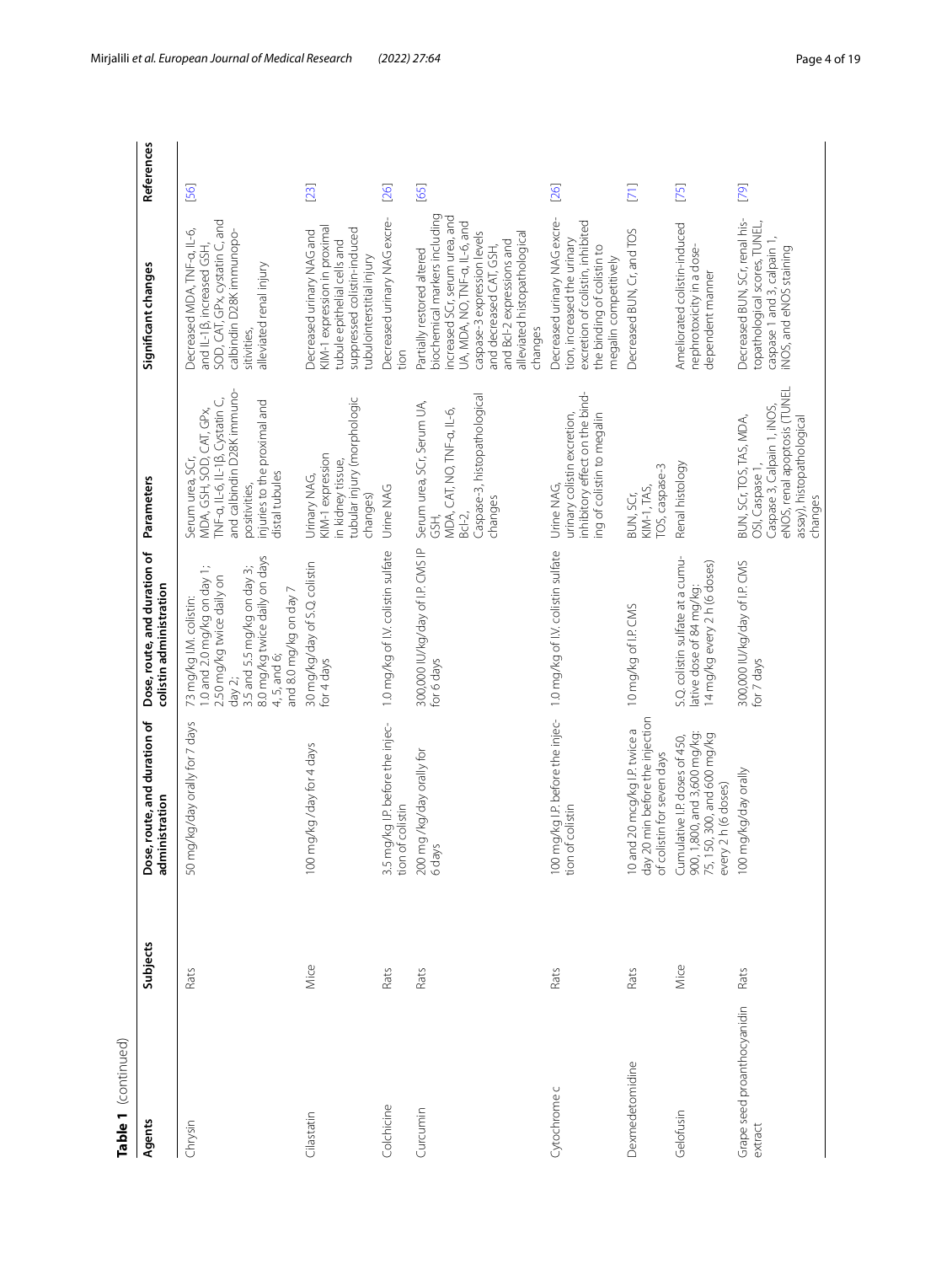| Table 1 (continued) |          |                                                                                |                                                                                                                                                                                                                           |                                                                                                                                                                                     |                                                                                                                                                                                                                                                                                                      |            |
|---------------------|----------|--------------------------------------------------------------------------------|---------------------------------------------------------------------------------------------------------------------------------------------------------------------------------------------------------------------------|-------------------------------------------------------------------------------------------------------------------------------------------------------------------------------------|------------------------------------------------------------------------------------------------------------------------------------------------------------------------------------------------------------------------------------------------------------------------------------------------------|------------|
| Agents              | Subjects | Dose, route, and duration of<br>administration                                 | Dose, route, and duration of<br>colistin administration                                                                                                                                                                   | Parameters                                                                                                                                                                          | Significant changes                                                                                                                                                                                                                                                                                  | References |
| Hesperidin          | Rats     | orally for 7 days<br>300 mg/kg/day                                             | 8.0 mg/kg twice daily on days<br>4, 5, and 6;<br>1.0 and 2.0 mg/kg on day 1;<br>3.5 and 5.5 mg/kg on day 3;<br>2.50 mg/kg twice daily on<br>and 8.0 mg/kg on day 7<br>73 mg/kg I.M. colistin:<br>day $2$ ;                | CAT, GPx, serum urea, SCr, TNF-<br>and calbindin D28K immuno-<br>positivities and injuries to the<br>proximal and distal tubules<br>a, IL-6, IL-1B, Cystatin C,<br>MDA, GSH, SOD,   | SOD, CAT, GPx, cystatin C, and<br>calbindin D28K immunoposi-<br>Decreased MDA, TNF-a, IL-6,<br>and IL-1B, increased GSH,<br>alleviated renal injury<br>tivities, and                                                                                                                                 | [56]       |
| Luteolin            | Rats     | 10 mg/kg I.P 4 h<br>before colistin administration<br>for 7 days               | 480,000 IU/kg/day of IP colistin<br>for 7 days                                                                                                                                                                            | Renal histology                                                                                                                                                                     | apoptotic cells and renal histo-<br>Decreased the number of<br>logical damage score                                                                                                                                                                                                                  | [94]       |
| Lycopene            | Mice     | 5 and 20 mg /kg/day orally 2 h<br>before colistin administration<br>for 7 days | 15 mg/kg/day of I.V. colistin<br>sulfate in two doses via a<br>3-min infusion for 7 days                                                                                                                                  | Nrf2, and NF-kB in the kidney,<br>caspase-3, caspase-9, HO-1,<br>MRNA expression of OH-1,<br>histopathological changes<br>SOD, CAT, MDA,<br>BUN, SCr, MDA,<br>NO, INOS, GSH,<br>and | the mRNA expression of NF-kB,<br>and Cat, decreased concentra-<br>tions of BUN and SCr, caspase-<br>dependent tubular apoptosis/<br>HO-1 activity, downregulated<br>necrosis, MDA, NO, iNOS, and<br>Increased levels of GSH, SOD,<br>expression of Nrf2 and HO-1<br>and upregulated the mRNA<br>mRNA | [97]       |
| Melatonin           | Rats     | 5 mg/kg I.V. twice a day 20 min<br>prior to each colistin dose for<br>7 days   | 1.75 and 2.75 mg/kg on day 3;<br>4.0 mg/kg twice daily on days<br>4, 5, and 6, and 4.0 mg/kg on<br>day 7<br>0.5 and 1.0 mg/kg on day 1;<br>1.25 mg/kg twice daily on<br>36.5 mg/kg of I.V. colistin<br>sulfate:<br>day 2; | Urine NAG, PCr, SOD, renal<br>histology                                                                                                                                             | of colistin-induced renal injury<br>Mitigated the consequences<br>NAG and PCr as well as renal<br>histological abnormalities<br>including increased urine                                                                                                                                            | [103]      |
| N-Acetyl cysteine   | Rats     | 150 mg/kg/day I.P. for 6 days                                                  | 300,000 IU/kg/day of I.P. colis-<br>tin (CMS)                                                                                                                                                                             | plasma TNF-a, SOD, MDA,<br>e-NOS, i-NOS, NT-3<br>CICr, urine protein,<br>BUN, PCr, UCr,                                                                                             | SOD level and reversed immu-<br>Reduced renal tissue<br>nocytochemical<br>i-NOS and NT-3<br>staining of                                                                                                                                                                                              |            |
| N-Acetyl cysteine   | Rats     | mg/kg/day I.P in two divided<br>doses for 10 days<br>300                       | 300,000 IU/kg/day of I.P. CMS<br>for 10 days                                                                                                                                                                              | eNOS, SOD2, MMP, renal apop-<br>SCr, urine NAG, TOS, TAS, OS!<br>renal histology examination<br>tosis (by TUNEL assay),                                                             | mined by increased SCr, urine<br>score as well as by decreased<br>NAG, apoptosis index, and<br>renal histological damage<br>Reversed colistin-induced<br>negative effects, as deter-<br>renal expression levels of<br>eNOS. SOD2. and MMP                                                            | [110]      |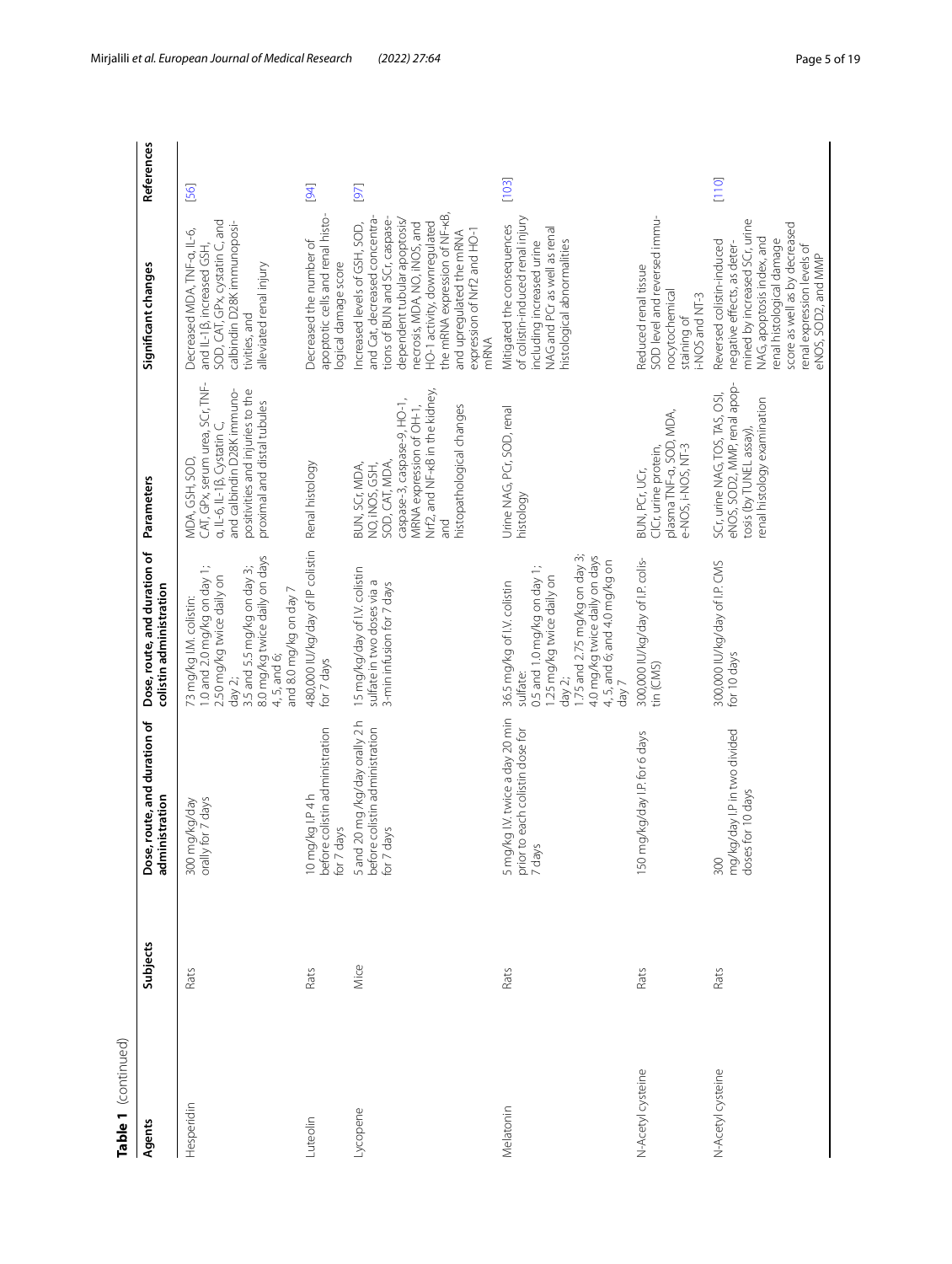| Table 1 (continued) |                                                   |                                                                                            |                                                                                                                                                                                                                             |                                                                                                                                                                                                                                                                                                             |                                                                                                                                                                                                                                                                                                                                                      |            |
|---------------------|---------------------------------------------------|--------------------------------------------------------------------------------------------|-----------------------------------------------------------------------------------------------------------------------------------------------------------------------------------------------------------------------------|-------------------------------------------------------------------------------------------------------------------------------------------------------------------------------------------------------------------------------------------------------------------------------------------------------------|------------------------------------------------------------------------------------------------------------------------------------------------------------------------------------------------------------------------------------------------------------------------------------------------------------------------------------------------------|------------|
| Agents              | Subjects                                          | Dose, route, and duration of<br>administration                                             | Dose, route, and duration of<br>colistin administration                                                                                                                                                                     | Parameters                                                                                                                                                                                                                                                                                                  | Significant changes                                                                                                                                                                                                                                                                                                                                  | References |
| Silymarin           | Rats                                              | twice a day 2 h before poly-<br>myxin E injection for 7 days<br>50 mg/kg I.V<br>silymarin  | A cumulative dose of 36.5 mg/<br>kg IV. polymyxin E given twice<br>a day, 8 h apart, for 7 days                                                                                                                             | Histological, ultrastructural,<br>and morphometric<br>changes                                                                                                                                                                                                                                               | Alleviated the degenerative<br>changes on the rat kidney<br>induced by polymyxin E                                                                                                                                                                                                                                                                   | $[111]$    |
| Silymarin           | Rats                                              | before polymyxin E injection<br>silymarin twice a day 2 h<br>50 mg/kg I.V<br>days<br>for 7 | kg IV. polymyxin E given twice<br>A cumulative dose of 36.5 mg/<br>a day, 8 h apart, for 7 days                                                                                                                             | SCr, serum urea, serum UA,<br>serum Na, serum K,                                                                                                                                                                                                                                                            | potassium. However, the differ-<br>ences between polymyxin and<br>polymyxin E in rats including<br>nine, uric acid, sodium, and<br>polymyxin + silybin groups<br>were statistically significant<br>ameliorated the biochemi-<br>serum levels of urea, creati-<br>elevated urinary NAG and<br>cal changes induced by<br>only for NAG                  | [117]      |
| Silymarin           | Rats                                              | 100 mg/kg/day in two divided<br>doses given by oral gavages<br>for 7 days                  | 750.000 IU/kg/day of I.P. colis-<br>tin in two divided doses for<br>seven days                                                                                                                                              | histopathological changes<br>MDA, Renal apoptosis (by<br>SCr, Cystatin C,<br>[UNEL assay]<br>GPx, SOD,                                                                                                                                                                                                      | made some improvements in<br>Increased GPx and SOD and<br>tubular necrosis                                                                                                                                                                                                                                                                           | [118]      |
| Taurine             | Mice                                              | 500 and 1000 mg/kg, IP)                                                                    | 15 mg/kg/day of I.V. colistin<br>for 7 days                                                                                                                                                                                 | dehydrogenases activity, mito-<br>enal and mitochondrial GSSG,<br>renal and mitochondrial GSH,<br>renal and mitochondrial LPO,<br>mitochondrial swelling and<br>histopathological changes<br>renal FRAP, mitochondrial<br>chondrial depolarization,<br>mitochondrial ATP,<br>oermeabilization,<br>PCr, BUN, | BUN, reversed colistin-induced<br>TAC, GSH stores, mitochondrial<br>dehydrogenase activity, mem-<br>brane potential, GSH, and ATP<br>increased renal ROS, LPO, and<br>content, and decreased renal<br>permeabilization, and GSSG<br>Decreased colistin-induced<br>elevation in plasma Cr and<br>GSSG, mitochondrial LPO,<br>negative effects such as | [119]      |
| Vitamin C           | tubular cells (NRK-<br>52E)<br>Rats, rat proximal | 50 or 200 mg/kg I.V. twice daily<br>20 min before each colistin<br>for 7 day<br>dose       | 1.75 and 2.75 mg/kg on day 3;<br>4.0 mg/kg twice daily on days<br>4, 5, and 6; and 4.0 mg/kg on<br>0.5 and 1.0 mg/kg on day 1;<br>1.25 mg/kg twice daily on<br>36.5 mg/kg of I.V. colistin<br>sulfate:<br>day 2;<br>$7$ Vep | SOD, renal apoptosis (by<br>PCr, urine NAG,<br>enal histology<br>TUNEL assay),                                                                                                                                                                                                                              | Decreased SCr, urine NAG, and<br>tory effect on colistin-induced<br>histological abnormalities and<br>had a dose-dependent inhibi-<br>apoptosis                                                                                                                                                                                                      | [123]      |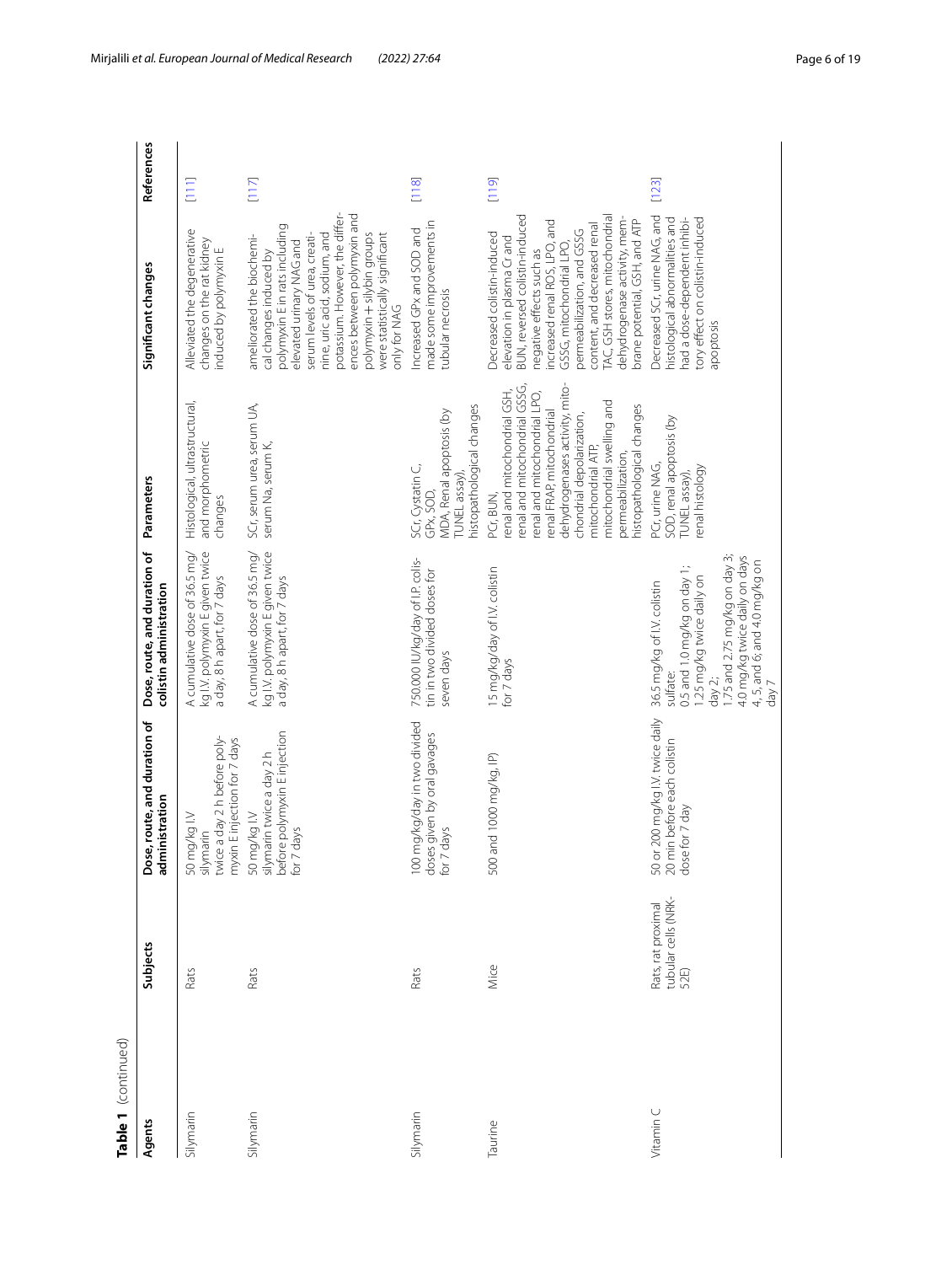| Table 1 (continued) |          |                                                             |                                                                                                           |                                                                                                                                         |                                                                                                                                                                                               |            |
|---------------------|----------|-------------------------------------------------------------|-----------------------------------------------------------------------------------------------------------|-----------------------------------------------------------------------------------------------------------------------------------------|-----------------------------------------------------------------------------------------------------------------------------------------------------------------------------------------------|------------|
| Agents              | Subjects | Dose, route, and duration of<br>administration              | Dose, route, and duration of<br>colistin administration                                                   | Parameters                                                                                                                              | Significant changes                                                                                                                                                                           | References |
| Vitamin C           | Humans   | 2 g I.V. every 12 h 20 min<br>before CMS administration     | renally adjusted maintenance<br>300 mg of CBA followed by<br>CMS at a loading dose of<br>doses every 12 h | plasma colistin concentrations<br>urine NAG, clinical outcome,<br>microbiological outcome,<br>SCr, CrCl, AKI, urine NGAL,<br>mortality, | No significant differences                                                                                                                                                                    | [128]      |
| Vitamin E           | Rats     | loo mg/kg/day given by oral<br>gavage for 7 days            | 300,000 and 450,000 IU/kg/day<br>of I.M. CMS in twice daily doses<br>for 7 days                           | PCr, UCr, urine GGT, MDA, SOD,<br>CAT, GPx, GSH, renal histology                                                                        | Attenuated PCrand urine GGT<br>the degree of colistin-induced<br>levels and partially diminished<br>renal damage                                                                              | [129]      |
| Vitamin E           | Rats     | 100 mg/kg/day for 2 weeks<br>after colistin discontinuation | 300,000 and 450,000 IU/kg/day PCr, UCr, urine NAG, MDA,<br>of I.M. CMS in twice daily doses<br>for 7 days | renal histology<br>SOD, GSH,                                                                                                            | improved tubular regeneration<br>Attenuated increased NAG<br>attenuated decreased SOD<br>and GSH activities, and<br>and MDA levels,                                                           | $[43]$     |
| Vitamin E+Vitamin C | Rats     | 100 mg/kg/day given by oral<br>gavages for 7 days           | 450,000 IU/kg/day of CMS for<br>7 days                                                                    | plasma level of vitamins E and<br>C, MDA, SOD, CAT, GPx, renal<br>Urine NAG, urine GGT, PCr,<br>histology                               | and C, SOD, CAT, and GPx, and<br>the plasma levels of vitamin E<br>GGT and MDA and decreased<br>parameters (increased NAG<br>improved histopathological<br>Restored all biochemical<br>damage | [133]      |
| Vitamin E           | Humans   | 400 mg vitamin E in form of<br>alpha<br>tocopherol daily    | I                                                                                                         |                                                                                                                                         |                                                                                                                                                                                               | [134]      |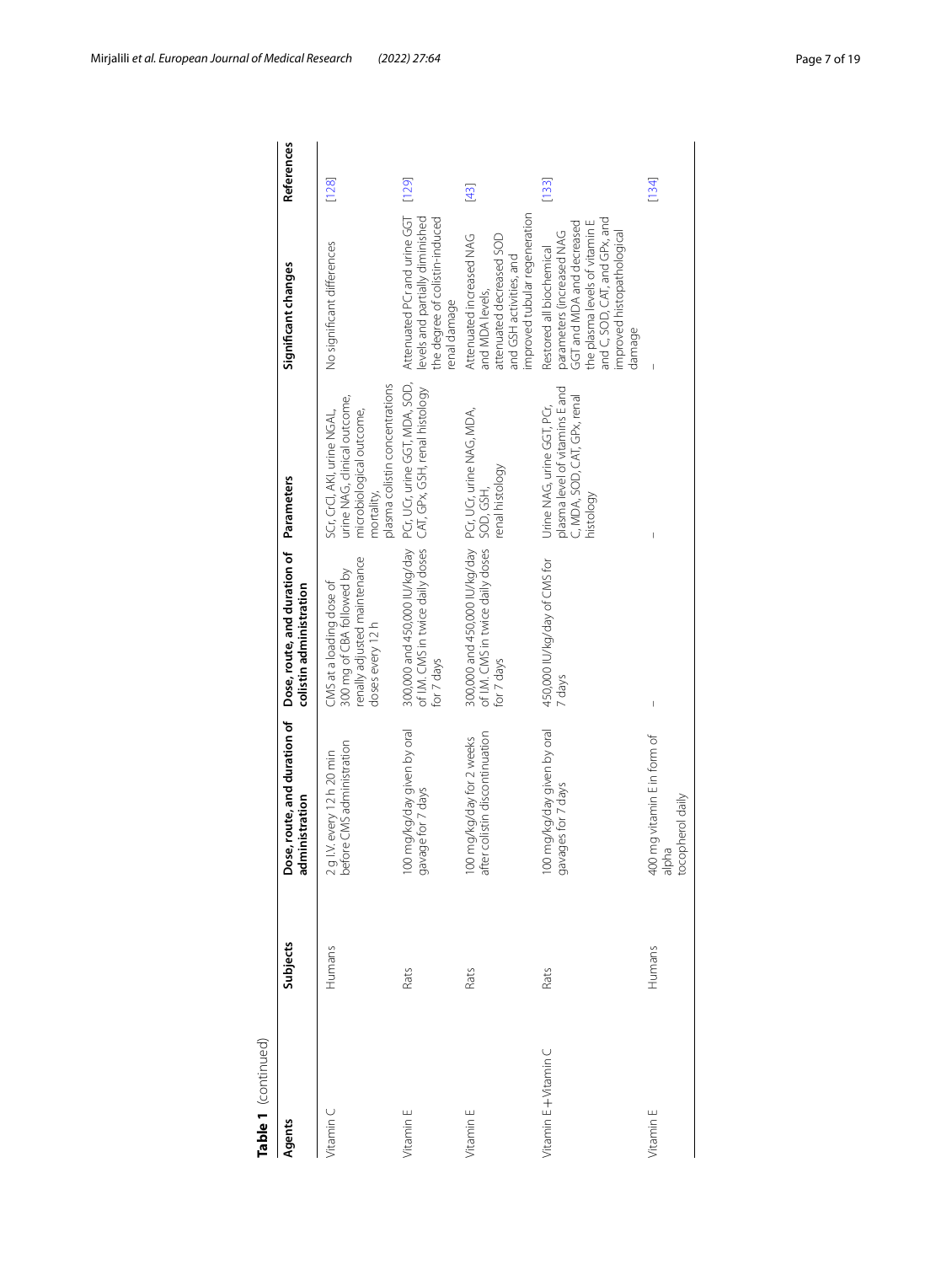the subsequent metabolization of proteins and nutrients [[21\]](#page-15-22). Megalin mediates the proximal tubular uptake of diferent groups of ligands including plasma proteins, peptides, enzymes, vitamin-binding proteins, hormones, hormone-binding proteins, drugs, and toxins. Albumin, myoglobin, hemoglobin, vitamin D-binding protein, retinol-binding protein, β2-microglobulin, lactoferrin, and insulin have been identifed as megalin ligands. Additionally, some nephrotoxic drugs such as aminoglycosides, cisplatin, vancomycin, polymyxin B, and colistin are absorbed through megalin receptors [\[22](#page-15-23), [23\]](#page-15-21).

Albumin, a protein with a molecular weight of 67 kDa, is a ligand for megalin and its reabsorption in renal proximal tubules is mediated through megalin. Thus, it has been assumed that it can be used for the inhibition of the renal accumulation of colistin [[24\]](#page-15-24). Considering the fact that only a small fraction of albumin passes the glomerular membrane, albumin fragments can be a more appropriate alternative for the inhibition of colistin accumulation in the kidneys  $[25]$  $[25]$  $[25]$ . The results of the research by Suzuki et al*.* indicated that the co-administration of albumin fragments (with molecular masses of less than 50 kDa) at the dose of 50 mg with 1.0 mg/kg colistin resulted in a signifcant decrease in urinary N-acetyl-β-D glucosaminidase (NAG) excretion as well as an increase in urinary colistin excretion [[26](#page-15-19)].

#### **Alpha‑lipoic acid**

Alpha-lipoic acid (ALA), also known as thioctic acid, is an organosulfur compound commonly found in mitochondria, which is necessary for diferent enzymatic functions. Accumulating evidence has suggested that ALA has multiple pharmacological efects including antidiabetic, anti-dementia or anti-Alzheimer's disease (AD), anti-ageing, metal chelating and detoxifying, anti-infammatory, anti-cancer, cardiovascular protective, cognitive protective, and neuroprotective properties [\[27](#page-15-26)]. It has also been discovered in various clinical trials that ALA can be efficient in particular diseases including diabetic neuropathy, obesity, schizophrenia, multiple sclerosis (MS), pregnancy complications, and organ transplantation  $[27]$  $[27]$ . The nephroprotective actions of ALA against nephrotoxicity induced by cisplatin, chloroquine, methotrexate, and iron overload have been shown in diferent studies, as well [[28–](#page-15-27)[33\]](#page-15-28). Moreover, the great antioxidant potential and scavenging activity of ALA can protect against oxidative injuries [\[34](#page-15-29)].

Oktan et al*.* investigated ALA's ability to protect against colistin-induced nephrotoxicity in rats. In that study, the rats received 100 mg/kg ALA 30 min before the administration of 450,000 IU/kg colistimethate sodium (CMS) for 10 days. The results demonstrated that ALA could reverse the efects of colistin-induced nephrotoxicity by reducing oxidative stress and renal tubular apoptosis, partly through its suppressing efect on NADPH oxidase 4 (Nox4) and caspase-3. In addition, messenger ribonucleic acid (mRNA) expression of kidney injury molecule-1 (KIM-1), Nox4, and p22phox in the kidney as well as kidney active caspase-3 protein expression were reduced by the administration of ALA. ALA administration also resulted in a signifcant reduction in the level of urine KIM-1, as a strong biomarker for tubular injury. However, there were no signifcant changes in renal MDA, SOD, TNF-α, urine microalbumin/Cr, and serum Cr [[35\]](#page-15-20).

#### **Astaxanthin**

Astaxanthin, a naturally occurring lipid-soluble and red–orange oxycarotenoid pigment, is found in several species of bacteria and yeasts and a wide variety of aquatic organisms such as microalgae, fsh, and crustaceans such as shrimps [[36\]](#page-16-6). Its potential pharmacological efects including antioxidant properties, DNA repair, cell regeneration, and neuroprotective, immunomodulatory, antiproliferative, anti-infammatory, anti-apoptotic, antidiabetic, anticancer, photoprotective, and skin-protective efects have been established in various investigations [[37–](#page-16-7)[39\]](#page-16-8). Furthermore, it can prevent oxidative damage to fatty acids and biological membranes by scavenging lipid radicals and destroying peroxides [\[40](#page-16-9)]. Animal studies have also revealed its nephroprotective efects against diabetic nephropathy and mercuric chloride-induced nephrotoxicity [\[41](#page-16-10), [42](#page-16-11)].

An experimental study conducted by Ghlissia et al*.* exhibited that the co-treatment of astaxanthin (20 mg/ kg/day given by oral gavages) and colistin (300,000 or 450,000 IU/kg/day of intramuscular (IM) CMS) for 7 days provided nephroprotection against colistin evidenced by biochemical, histological, and oxidative stress parameters. Besides, astaxanthin prevented change in antioxidant parameters including SOD, glutathione peroxidase (GPx), CAT, reduced glutathione (GSH), and MDA, induced by colistin. It also attenuated the plasma levels of Cr and urine Gamma-Glutamyl Transferase (GGT) and partially diminished the degree of renal tissue damage induced by colistin [\[43](#page-16-0)].

#### **Baicalein**

Baicalein is a favone and an active component in the root of Scutellaria baicalensis  $[44]$ . There is a large body of evidence on its benefcial pharmacological activities including anti-infammatory, antioxidative, antiviral, antibacterial, immuno-regulatory, anti-cancer, cardioprotective, neuroprotective, and hepatoprotective effects  $[45-47]$  $[45-47]$ . Due to its anti-inflammatory, antiapoptotic, and antioxidant efects, baicalein was used as a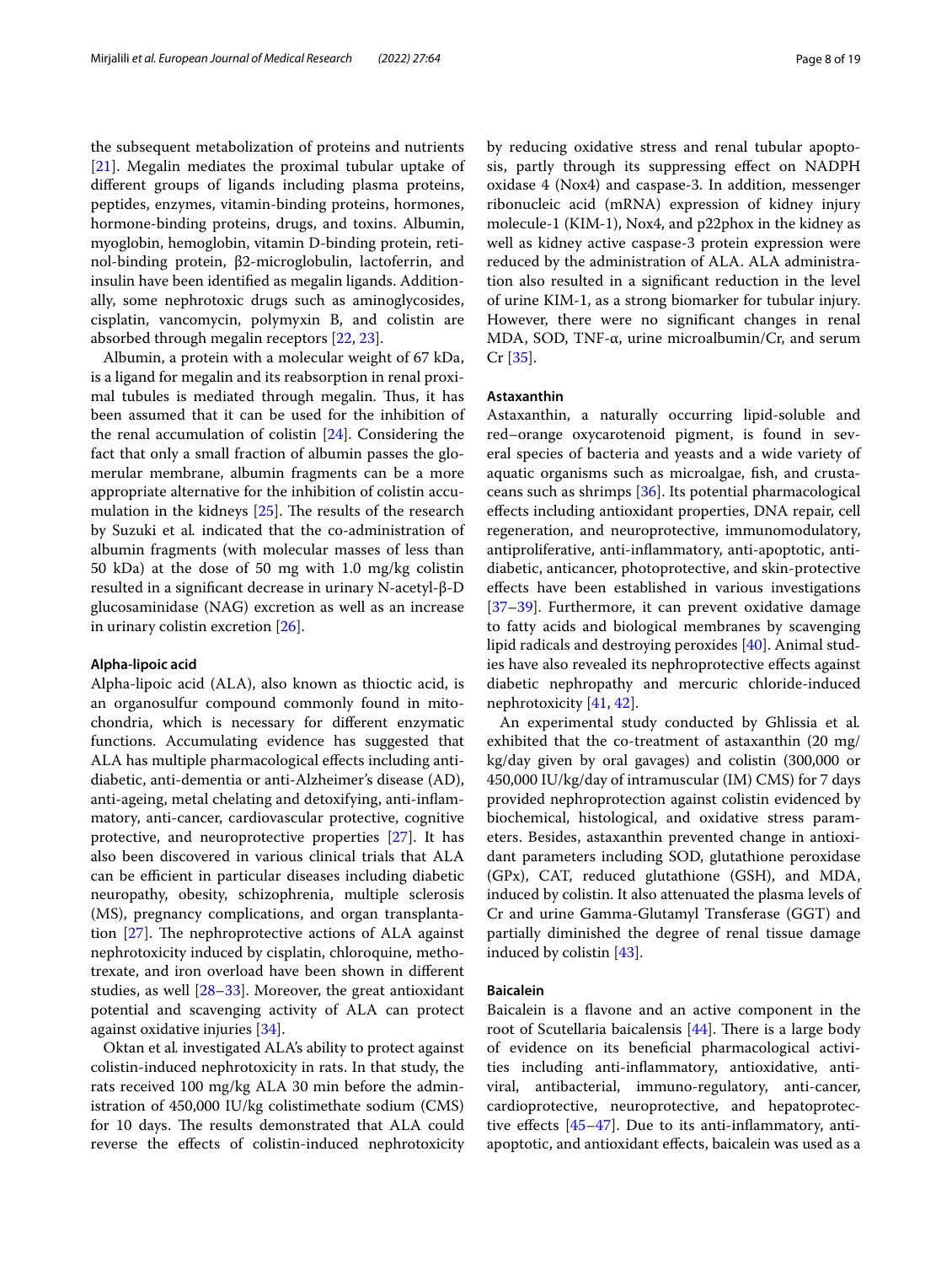nephroprotective agent against cisplatin and myocardial ischemia-induced nephrotoxicity in the previous studies [[47,](#page-16-14) [48](#page-16-15)].

In an experimental study, Dai et al*.* assessed the efects of baicalein on the colistin-induced changes in the renal tissue of a mouse model exposed to 18 mg/kg/day colistin. The results indicated that the 7-day treatment with oral baicalein at 25, 50, and 100 mg/kg/day doses could attenuate colistin-induced tissue damages, decrease BUN, SCr, IL-1β, and TNF-a levels, attenuate all the colistin-induced biomarkers of oxidative stress including MDA, iNOS, nitric oxide (NO), SOD, and CAT, upregulate the expression of nuclear factor-erythroid 2-related factor 2 (Nrf2) and heme oxygenase-1 (HO-1) mRNAs, and downregulate the expression of NF-κB mRNA in a dose-dependent manner [\[49\]](#page-16-1).

#### **Chrysin**

Chrysin, as a natural favonoid, is considered one of the main metabolites of medicinal plants and is found in many fruits, vegetables, and plant extracts such as honey, blue passion flower, Passiflora caerulea, and propolis [\[50](#page-16-16)]. The antioxidant, anti-inflammatory, anticancer, antivirus, anti-diabetogenic, anti-anxiolytic, and anti-autophagic efects of chrysin have been proved in various studies [[51–](#page-16-17)[53](#page-16-18)]. Its beneficial effects have also been reported in paracetamol-induced nephrotoxicity and doxorubicin-induced cardiotoxicity [[54,](#page-16-19) [55\]](#page-16-20). Moreover, the beneficial efect of chrysin on the prevention of colistin-induced renal injury was shown in an animal study. In that study, a cumulative dose of 73 mg/kg of colistin was administered to rats during 7 days. Then, oral chrysin was administered at  $25$  and  $50$  mg/kg doses for  $7$  days. The results demonstrated that chrysin could alleviate colistin-induced renal infammation by signifcantly decreasing the levels of TNF-α, IL-6, IL-1β, and MDA as well as increasing the levels of SOD, CAT, GPx, GSH, cystatin C (Cys C), and calbindin D28K. Additionally, histopathological examination revealed an improvement in colistininduced interstitial nephritis in chrysin-treated rats [[56\]](#page-16-2).

#### **Cilastatin**

Cisplatin, an inhibitor of renal dehydropeptidase-I (DHP-I), has been co-administered with imipenem to prevent its metabolism through DHP-I of proximal renal tubules, increase its stability, and suppress the tubular injury. Its nephroprotective efects have also been proved against nephrotoxicity induced by other drugs such as vancomycin, cisplatin, cyclosporine, tacrolimus, diclofenac, and gentamycin [\[57\]](#page-16-21). Considering the fact that megalin and DHP-1 are both located at the brush border membranes of [\[58](#page-16-22)], cilastatin may encounter megalin in vivo [\[23](#page-15-21)].

Hori et al*.* emphasized the protective role of colchicine against colistin-induced nephrotoxicity, which was achieved through megalin blockade. Importantly, subcutaneous (SQ) injection of 100 mg/kg cilastatin with 30 mg/kg colistin once daily for 4 days decreased the urinary excretion of NAG and the expression of (KIM-1 in proximal tubule epithelial cells and suppressed colistininduced tubulointerstitial injury including tubular vacuolization, tubular dilation or atrophy, brush border loss, tubular cell lysis, and cast formation [[23](#page-15-21)].

#### **Colchicine**

Previous studies have demonstrated that microtubules are involved in the apical accumulation of megalin-containing vacuoles [[59\]](#page-16-23). Colchicine, a microtubule-depolymerizing agent, interferes with intracellular transport of megalin from the cell membrane and causes the internalization of megalin from the brush border membrane into intracellular vesicles [[60](#page-16-24)]. In a study carried out on colistin-treated rats, the efect of colchicine, a microtubule-depolymerizing agent, was assessed on colistininduced nephrotoxicity. The results demonstrated that colchicine administration (3.5 mg/kg, IP) before the injection of 1.0 mg/kg IV colistin led to a signifcant decrease in urinary NAG excretion [\[26\]](#page-15-19).

#### **Curcumin**

Curcumin, a polyphenol compound, is found within turmeric and is extracted from the rhizome of Curcuma longa Linn. Curcumin has broad biological activities including anti-infammatory, antioxidant, and anticancer efects, inhibition of angiogenesis and metastasis, radio sensitization in cancer cells, radioprotection in normal cells, and anti-human immunodefciency virus, antibacterial, nematocidal, and hepatoprotective functions [\[61](#page-16-25)]. Its renoprotective efects have also been proved in several experiments including diabetic nephropathy, chronic renal failure, renal injury induced by ischemia and reperfusion, shock-wave lithotripsy, and nephrotoxicity induced by compounds such as cisplatin, methotrexate, gentamicin, adriamycin, chloroquine, iron nitrilotriacetate, sodium fuoride, heavy metals, and triiodothyronine [[62–](#page-16-26)[64\]](#page-16-27). It seems that curcumin's pleiotropic activities are related to its free radical scavenging, hydrogen donation, and antioxidant properties as well as to the activation of signaling pathways such as NF-kB, protein kinase B (Akt), and Nrf2 [\[62](#page-16-26)].

Edrees et al*.* evaluated the nephroprotective efects of the oral administration of curcumin (200 mg/kg/day for 6 days) on antioxidant, infammatory, and apoptotic markers as well as on colistin-induced renal damage in rats treated with 300,000 IU colistin/kg/day. They found that curcumin treatment could partially restore the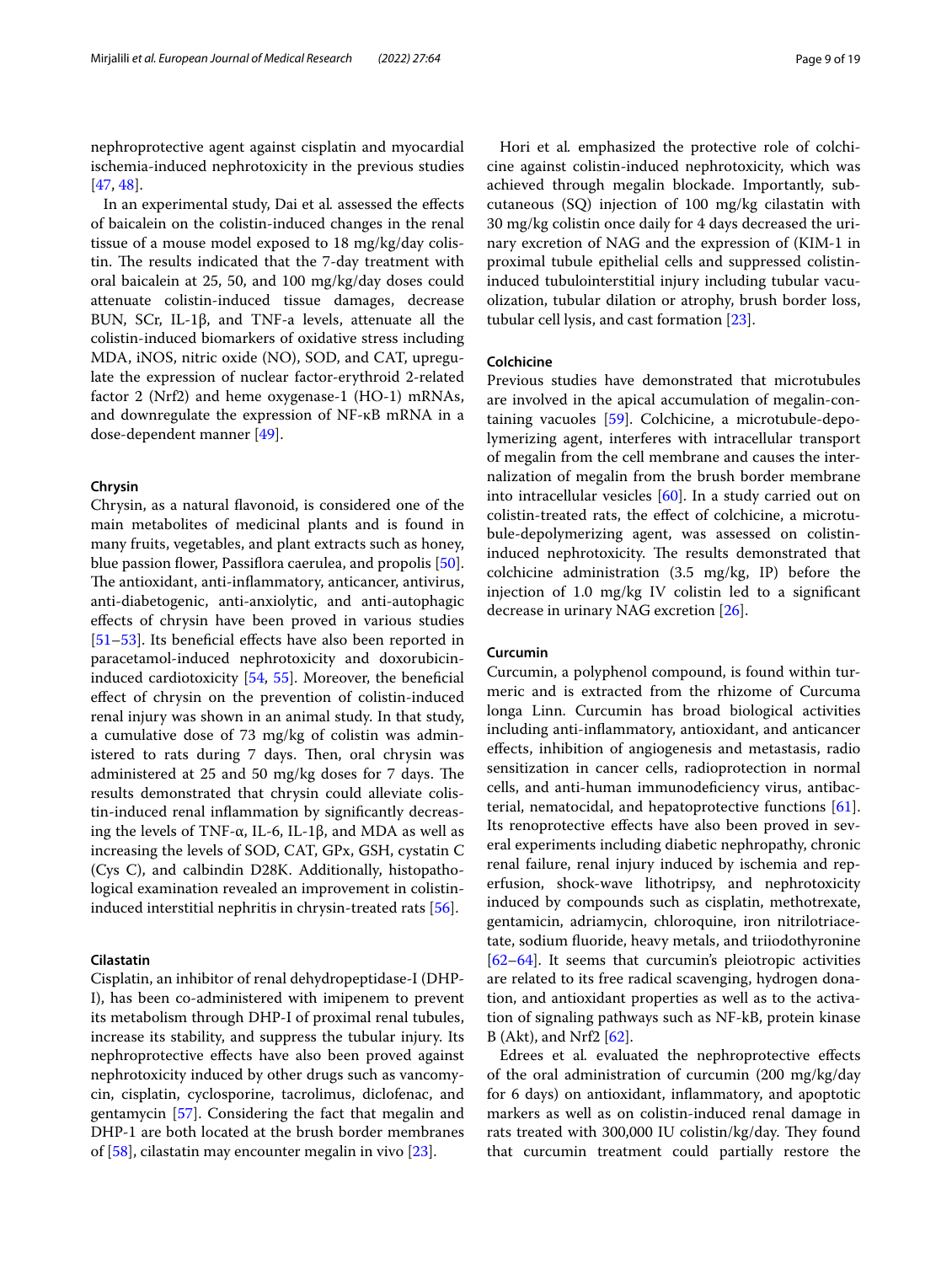altered biochemical markers such as increased expression levels of SCr, serum urea, serum uric acid (UA), MDA, NO, TNF-α, IL-6, and caspase-3 as well as decreased expression levels of CAT, GSH, and B-cell lymphoma 2 (Bcl-2). Furthermore, co-treatment with curcumin could alleviate the renal histopathological fndings. Curcumin was found to exert its protective efects on the renal tissue via its antioxidant, anti-infammatory, and anti-apoptotic activities [\[65](#page-16-3)].

#### **Cytochrome C**

Cytochrome C (cyt c) is a small mitochondrial protein  $(MW=12$  kDa), which is involved in the mitochondrial respiratory chain and acts downstream of p53 in the apoptotic pathway. It has been used for the treatment of carbon monoxide poisoning, hypnotic intoxication, severe hypoxia in shock, dyspnea, myocardial anoxia, and cancers [[66\]](#page-16-28).

A study conducted by Suzuki et al*.* evaluated the efect of cyt c, as a megalin ligand, on colistin-induced nephrotoxicity as well as on the binding of colistin to megalin. Co-administration of 1.0 mg/kg colistin with 100 mg/kg cyt c signifcantly decreased the urinary NAG excretion, a marker of renal tubular damage, and increased the urinary excretion of colistin. Furthermore, cyt c inhibited the binding of colistin to megalin competitively [[26](#page-15-19)].

#### **Dexmedetomidine**

Dexmedetomidine is a potent and highly selective α2-adrenoceptor agonist with sedative, analgesic, sympatholytic, hemodynamic stabilizing, anti-infammatory, and diuretic activities [\[67](#page-16-29)]. In recent years, numerous studies have been focused on the organoprotective properties of dexmedetomidine in brain, heart, and kidneys. The  $\alpha$ 2 adrenoceptors are distributed widely in proximal and distal tubules, as well as in peritubular vasculature. The underlying mechanism of its nephroprotection may be attributed to its anti-infammatory, anti-oxidative stress, and anti-apoptotic actions. Moreover, it causes renal artery vasodilatation and an increase in renal blood flow and urine output through the activation of adrenoreceptors, inhibition of renal sympathetic nerves, reduction of the norepinephrine level and vasopressin, increase of atrial natriuretic peptide secretion, and inhibition of renin release  $[68]$  $[68]$ . The renoprotective effects of dexmedetomidine have been supported in animal and human models of renal injury induced by ischemia–reperfusion or sepsis and following cardiac surgery [[69,](#page-16-31) [70](#page-16-32)].

In a study by Talih et al*.* the efect of dexmedetomidine on colistin nephrotoxicity was assessed in rats by determining the plasma levels of BUN, Cr, KIM-1, total oxidative stress (TOS), and total anti-oxidative stress (TAS). The altered parameters were improved using 10 and 20 mcg/kg IP dexmedetomidine 20 min before the administration of 10 mg/kg IP colistin twice a day for 7 days. Moreover, the apoptotic activity was evaluated via caspase-3 immunostaining, which indicated that the caspase-3 staining rate was lower in the dexmedetomidine group compared to the colistin group, but the diference was not statistically significant [\[71](#page-16-4)].

## **Gelofusine**

Gelofusine is a 4% w/v solution of succinylated bovine gelatin (modifed fuid gelatin) with a mean molecular mass of 30,000 Da, which is used for volume replacement. It has been demonstrated that gelofusine can competitively inhibit the renal tubular reabsorption of proteins and peptides such as albumin, β2-microglobulin, nephrotoxic radiolabeled integrin, and somatostatin peptides [ $72-74$ ]. The exact mechanism for this inhibition is not completely understood, but it is proposed to be related to the megalin receptor. Considering the role of megalin in the renal reabsorption of colistin, it has been proposed that gelofusine can competitively inhibit its renal reab-sorption and endosomal/lysosomal trafficking [\[75](#page-16-5)].

Sivanesan et al*.* evaluated the nephroprotective efects of gelofusine in a mouse model of colistin-induced nephrotoxicity using a fxed dose of colistin (cumulative dose, 84 mg/kg SC) and four diferent gelofusine dosage regimens (cumulative doses of 450, 900, 1800, and  $3600 \text{ mg/kg}$  IP). The results indicated that gelofusine could serve as a safe adjunct for ameliorating nephrotoxicity and increasing the therapeutic index of polymyxins at the histological level in a dose-dependent manner. The dose-dependent nephroprotective efect of gelofusine could be associated with competition between gelofusine and colistin for uptake by proximal tubular cells [[75](#page-16-5)].

#### **Grape seed proanthocyanidin extract**

Grape seed proanthocyanidin extract (GSPE) is a natural favonoid polyphenolic molecule obtained from black grape seeds. GSPE is one of the most potent plant antioxidants and free radical scavengers whose pharmacological benefts including antioxidant, antiapoptotic, antimicrobial, anticarcinogenic, vasodilator, anti-fatigue, and anti-infammatory properties have been demonstrated in numerous investigations [[76\]](#page-16-35). GSPE has been found to be efective in a broad spectrum of pathological conditions including cardiovascular diseases, acute and chronic stress, gastrointestinal distress, neurological disorders, pancreatitis, neoplastic processes, and carcinogenesis, drug and chemical-induced multi-organ toxicity, metabolic syndrome-related disorders, and obesity. Its nephroprotective efects have also been proved in renal injury induced by cadmium, contrast agents, carboplatin,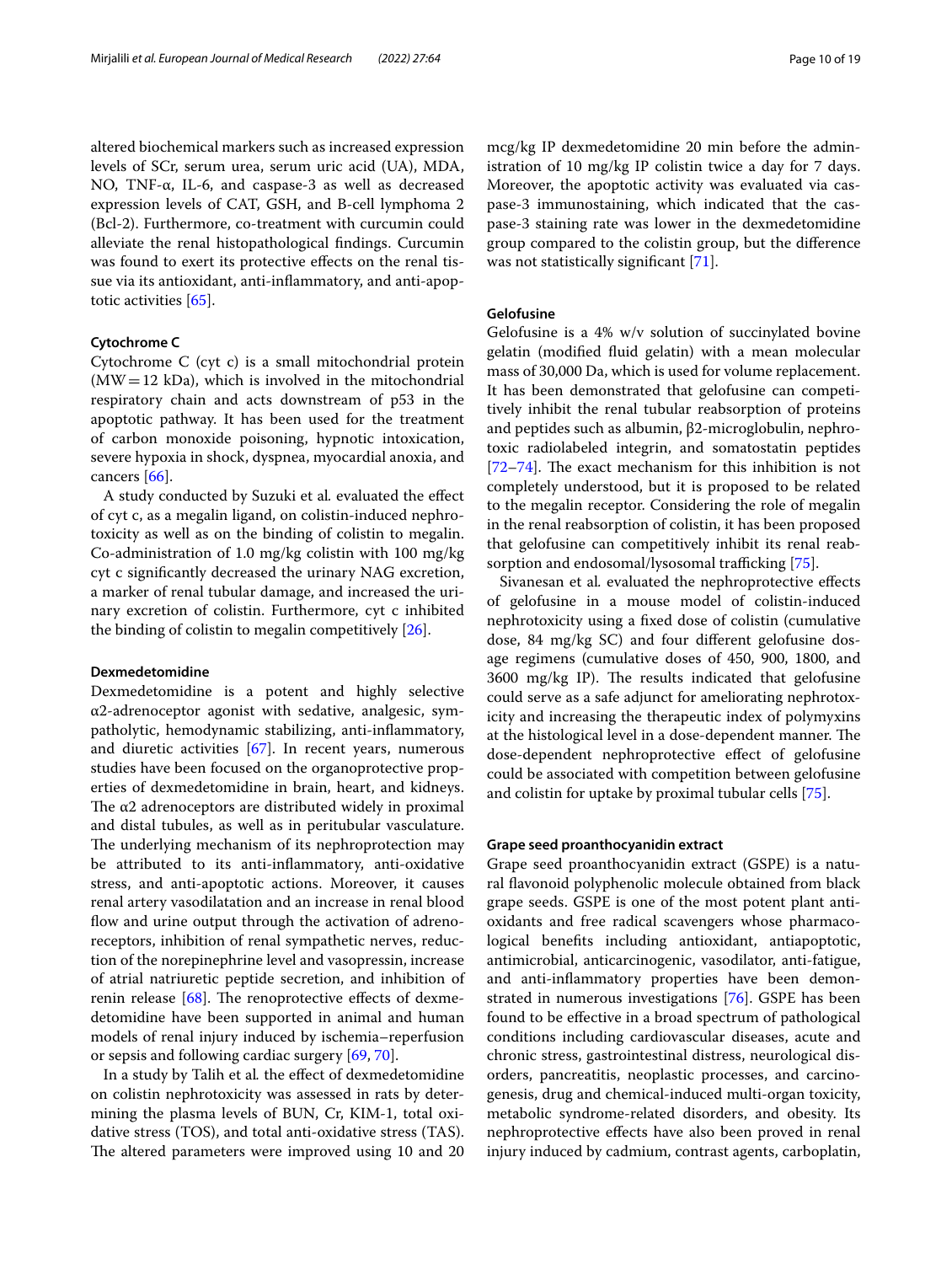thalidomide, amikacin, cyclosporine A, and diabetes [[77–](#page-16-36)[79](#page-17-0)].

Ozkan et al*.* reported the protective role of GSPE (100 mg/kg/day orally along with 300,000 IU/kg/day IP colistimethate sodium for 7 days) against colistininduced nephrotoxicity, including a signifcant decrease in BUN and Cr levels, renal histopathological scores, TUNEL, caspase 1 and 3, calpain 1, iNOS, and endothelial NO synthase  $[80]$  $[80]$  staining. The results suggested that GSPE exerted its renoprotective efects via reducing oxidative damage, caspase mediated apoptosis, and iNOS, which might be involved in the pathogenesis of colistinassociated nephropathy [[79\]](#page-17-0).

#### **Hesperidin**

Hesperidin is a favonoid glycoside, which is present in high concentrations in some citrus species such as lemon, sweet orange, and grapefruit [\[81\]](#page-17-11). Previous studies indicated that hesperidin had antioxidant, anti-infammatory, antihypertensive, lipid-lowering, insulin sensitivity, bone loss inhibitory, and neuroprotective effects [\[81](#page-17-11)[–84](#page-17-12)]. Hesperidin has also shown promising results in acetaminophen toxicity, cisplatin-induced acute kidney injury, and lipopolysaccharide-caused lung injury in animal studies [\[85](#page-17-13)[–87](#page-17-14)]. Hesperidin's pharmacologic efects have been attributed to its signifcant free radical scavenging and anti-oxidation activities [\[88](#page-17-15)].

In an animal study, treatment with hesperidin was associated with protective efects on renal injury induced by colistin in rats. Based on the results, oral hesperidin administration at 200 and 300 mg/kg/day doses for 7 days after colistin administration at a cumulative dose of 73 mg/kg could reduce TNF-α, IL-6 IL-1β, and MDA levels. It also increased the activities of SOD, CAT, and GPx as well as the level of GSH. Furthermore, Cys C and calbindin D28K immunopositivities were signifcantly improved through hesperidin treatment [\[56\]](#page-16-2).

#### **Luteolin**

Luteolin, a 3,4,5,7-tetrahydroxyfavone, is the main member of the favonoid family that is found in numerous plants, fruits, and vegetables. Luteolin has major biological and pharmacological properties including antioxidant, anti-infammatory, antiapoptosis, neuroprotective, and cardioprotective activities [[89\]](#page-17-16). Its notable defensive and preventive efects against pathological conditions such as chronic infammatory diseases, atherosclerosis, drug-induced liver injury, diabetes, cancer, and allergies have also attracted attention in clinical practice [[90\]](#page-17-17). Regarding its nephroprotective efects, luteolin has been found to protect against

cisplatin, bisphenol-A, lead, chromium, mercuryinduced nephrotoxicity, diabetic nephropathy, lipopolysaccharide (LPS) induced acute renal injury, and so forth [[91–](#page-17-18)[93\]](#page-17-19).

In an animal experiment, Arslan et al*.* studied the potential efects of luteolin (10 mg/kg) on the biomarkers of nephrotoxicity in rats receiving 480,000 IU/kg/ day colistin IP for 7 days. The findings showed that the level of post-treatment Cr was signifcantly increased in the rats receiving colistin alone, while no signifcant difference was observed in pretreatment and post-treatment  $Cr$  levels in the group receiving colistin  $+$  luteolin. Besides, the number of apoptotic cells and renal histological damage score were signifcantly higher in the colistin group compared to the rats receiving colistin in combination with luteolin [[94](#page-17-1)].

#### **Lycopene**

Lycopene is a lipophilic pigment, which belongs to the carotenoid family and is responsible for the red color of tomato and its related products. It is considered as an important natural antioxidant, anti-infammatory agent, and free radical scavenger, which protects cell biomolecules including lipids, lipoproteins, and DNA against oxidation [[95\]](#page-17-20). Up to now, numerous studies have evaluated the efects of lycopene in chronic diseases such as certain types of cancer (e.g., lung and prostate), male infertility, AD, chronic obstructive pulmonary diseases (COPD), osteoporosis, and neuropathic pain  $[96]$ . The beneficial roles of lycopene in the prevention of nephrotoxicity induced by gentamicin, vancomycin, adriamycin, cisplatin, mercuric chloride, combined use of isoniazid and rifampicin, furan, and ischemic reperfusion have been reported [[97–](#page-17-2)[99\]](#page-17-22).

Dai et al*.* studied the efect of lycopene on colistininduced nephrotoxicity in a mouse model. Lycopene pretreatment (5 or 20 mg/kg/day orally) 2 h before the administration of colistin (15 mg/kg/day intravenously) for 7 days attenuated colistin-induced nephrotoxicity through increasing the levels of endogenous antioxidant biomarkers including GSH, SOD, and CAT as well as decreasing the concentrations of BUN and SCr, caspase-dependent tubular apoptosis/necrosis, MDA, NO, iNOS, and HO-1 activity. Furthermore, lycopene, especially in the colistin plus lycopene (20 mg/kg) group, was found to signifcantly downregulate the expression of NF-κB mRNA and upregulate the expressions of Nrf2 and HO-1 mRNA, which seem to be the main reason for its preventive efects on colistin-induced nephrotoxicity. This study was the first to reveal that the Nrf2/HO-1 pathway plays a protective role in colistin-induced nephrotoxicity in mice [[97\]](#page-17-2).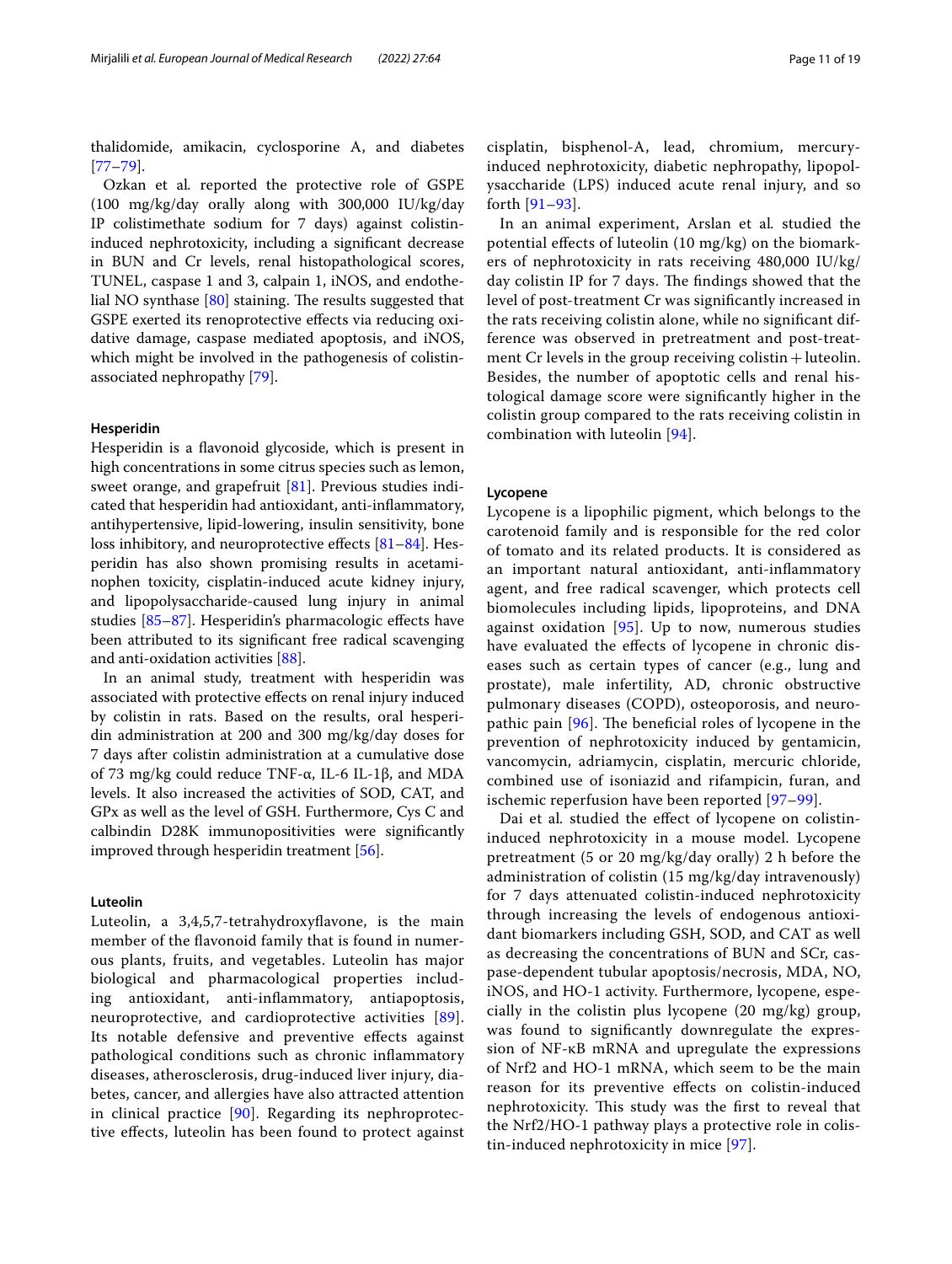#### **Melatonin**

Melatonin, N-acetyl-5-methoxytryptamine, is mainly synthesized within the pineal cells and is released into the circulation in a circadian rhythm. It plays important roles in complex physiological and pathological processes through its receptors, which are located in most central and peripheral tissues and organs including kidneys. Melatonin and its metabolites have antioxidant and direct free radical scavenging activities, resulting in the augmentation of antioxidant enzymes in oxidative stress. Its beneficial effects also result from its ability to inhibit principle pro-infammatory or apoptotic cytokines such as TNF- $\alpha$  and NF-κB [[100\]](#page-17-23). Melatonin was first used for the treatment of sleep disorders and jet lags. Recently, however, researchers have found new applications for this hormone including cancer, neurodegenerative and mental disorders (e.g., AD), immune disorders (including rheumatoid arthritis), endocrine and metabolic disorders (including type II diabetes), mental and neurodegenerative disorders, and cardiovascular diseases  $[101]$  $[101]$  $[101]$ . The nephroprotective capacity of melatonin has also been elucidated in diferent studies, revealing it as a promising agent for the pathogenetic correction of diabetic nephropathy, chronic kidney disease progression, idiopathic membranous nephropathy, ischemia–reperfusion, and rhabdomyolysis-induced renal injury as well as the eradication of renal oxidative stress induced by diferent agents such as anticancers (cisplatin, ifosfamide, doxorubicin, methotrexate, and mechlorethamine), antibiotics (gentamicin, amikacin, ciprofloxacin, vancomycin, and tenofovir), immunosuppressants (cyclosporine and tacrolimus), antipyretics (acetaminophen), and other toxic compounds (mercuric chloride, carbon tetrachloride, uranium, cadmium, and chlorpryfos-ethyl) [[100,](#page-17-23) [102\]](#page-17-25).

Melatonin at the dose of 10 mg/kg/day along with colistin at the cumulative dose of 36.5 mg/kg could signifcantly mitigate the consequences of colistin-induced renal injury including increased urinary excretion of NAG and plasma Cr level as well as renal histological abnormalities. Melatonin also decreased the total body clearance and increased the half-life of colistin [\[103](#page-17-3)].

#### **N‑Acetyl cysteine**

N-Acetylcysteine (NAC), as a sulfhydryl-containing compound, is a precursor to the amino acid L-cysteine and consequently the antioxidant glutathione. NAC is found naturally in some vegetables and fruits, mostly in plants of the *Allium* species. It has mucolytic, antioxidant, anti-infammatory, anticarcinogenic, and vasodilatory efects [[104](#page-17-26)]. Due to the sulfhydryl group (–SH) within NAC, this molecule is able to scavenge free radicals, modulate cytokine synthesis through the inhibition of NF-κB, stabilize proteins and DNA structures, and chelate metals. NAC has been widely used in cystic fbrosis, acetaminophen overdose, and chronic obstructive lung disease. Previous studies have demonstrated the beneficial impact of NAC on non-alcoholic steatohepatitis, diabetic neuropathy, retinopathy, nephropathy, various types of cancer, infectious diseases (Acquired Immunodefciency Syndrome (AIDS), tuberculosis, infuenza, and diseases caused by respiratory syncytial virus, Helicobacter pylori, and SARS-CoV-2), stroke, Parkinson's disease, dementia, recurrent unexplained pregnancy loss, male infertility, polycystic ovary syndrome, psychiatric disorders (schizophrenia, bipolar disorder, obsessive compulsive disorder, and addiction behavior), metal toxicity, age-related macular degeneration, cataract, and dry eye syndrome [[105](#page-17-27)].

Recently, special attention has been drawn to NAC as a drug to attenuate contrast-induced nephropathy. Several studies have been conducted in this feld, but the results are too conficting to draw defnite conclusions.[\[106](#page-17-28)]. The effect of NAC on renal function has also been evaluated in renal toxicity caused by cisplatin, ifosfamide, and renal ischemia–reperfusion injury [\[107–](#page-17-29)[109\]](#page-17-30).

Ozyilmaz et al*.* disclosed that the simultaneous administration of 150 mg/kg IP NAC with 300,000 IU/kg/day IP colistin for six consecutive days did not exert any signifcant efects on biochemical parameters including plasma BUN and Cr levels, creatinine clearance (ClCr), urine Cr and protein levels, TNF-alpha plasma level, and MDA tissue level. In contrast, reduction of elevated SOD levels and reversal of the increase in the tubular immunohistochemical expression of i-NOS and neurotrophin-3 were observed in NAC-treated rats [\[110](#page-17-4)].

In another study conducted by Ceylan et al*.* in 2018, NAC-induced protective and repairing efects against colistin nephrotoxicity were evaluated. The researchers found that the animals treated with 300,000 IU/ kg/day CMS for 10 days showed marked elevations in Cr and urine NAG levels, while no signifcant changes were detected in serum  $Cr$  in the  $NAC + colistin$  group. Moreover, urine NAG levels were signifcantly higher in the CMS group compared to the other group on the 10th day of treatment. More interestingly, NAC could reverse colistin-induced negative efects, as determined by increased apoptosis index and renal histological damage score as well as by decreased renal expression levels of eNOS, SOD2, and matrix metalloproteinase (MMP). However, no signifcant diferences were observed between the study groups regarding the renal total antioxidant and oxidant capacity. Thus, the researchers proposed that NAC exerted its benefcial efects through the activation of SOD2 and eNOS expression levels as well as MMP3 [[111\]](#page-17-5).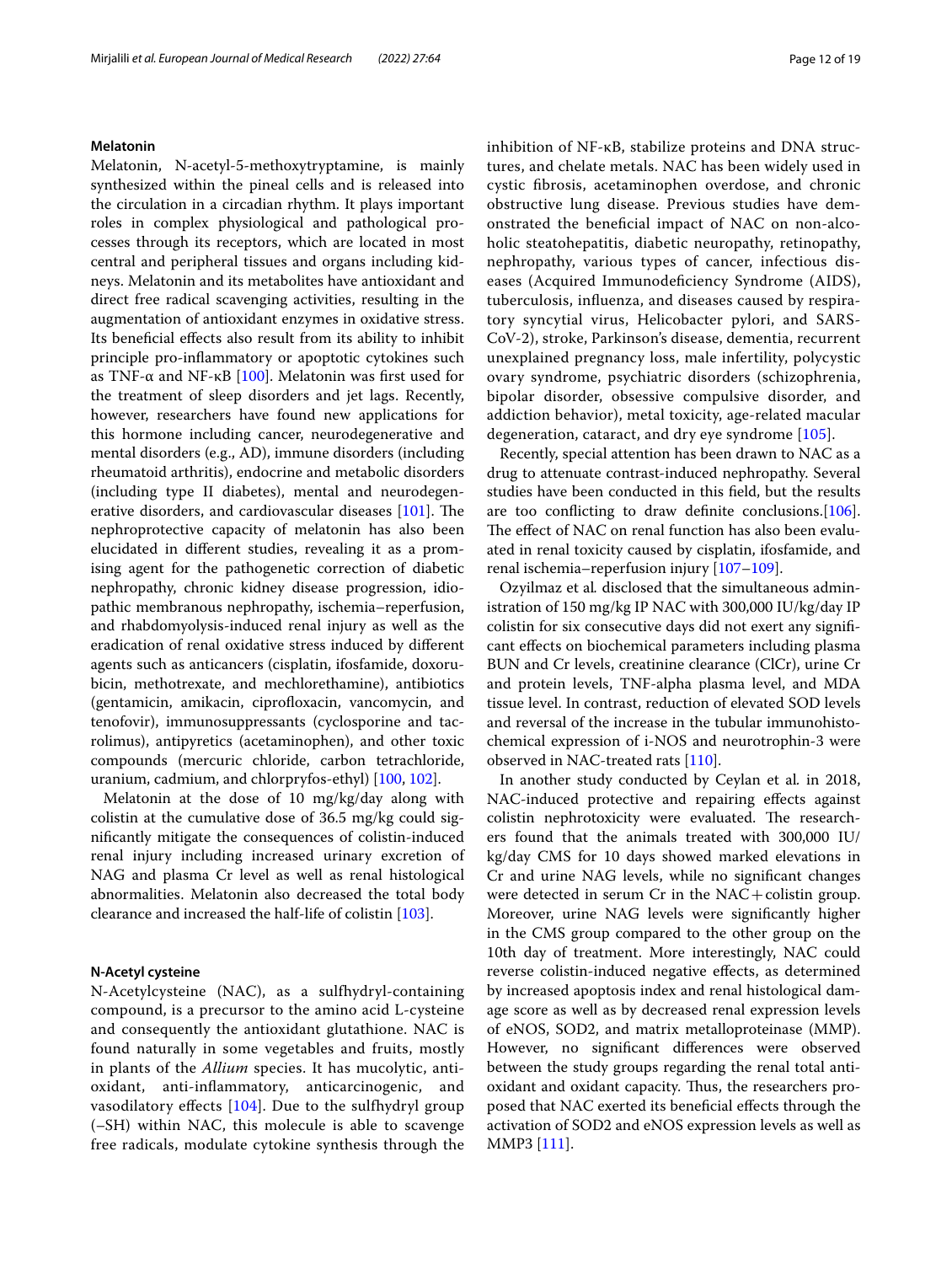#### **Silymarin**

Silymarin is extracted from the fruit and seeds of the *Silybum marianum* (milk thistle) and is a complex of other components such as a family of favonolignans (silybin, isosilybin, silychristin, isosilychristin, and silydianin) and a favonoid (taxifolin). Silybin is considered the major biologically active compound of the extract [\[112\]](#page-17-31). Silymarin has exhibited a number of pharmacological activities including antioxidant, immunomodulatory, antifbrotic, antiproliferative, anticancer, and antiviral properties. The cytoprotection activities of silymarin have been attributed to its antioxidant and radical scavenging efects. Silymarin has been used for centuries as a liver tonic and for the treatment of various liver diseases. Moreover, studies have demonstrated its protective efects in the felds of nephrotoxicity, hepatotoxicity, viral hepatitis, cancer, in vitro fertilization, neurotoxicity, depression, environmental toxins exposure, and lung, prostate, pancreas, and other diseases [\[113\]](#page-17-32). Silymarin has also shown protective roles in nephropathic processes including hemodialysis, end-stage diabetic nephropathy, contrastinduced nephropathy, renal injury caused by chemicals such as arsenic and ferric nitrilotriacetate, and druginduced nephrotoxicity such as paracetamol, aminoglycosides, vancomycin, polymyxin, isoniazid, doxorubicin, cisplatin, cyclophosphamide, methotrexate, and cyclosporin [\[64](#page-16-27), [114–](#page-17-33)[116](#page-17-34)].

Hassan et al. evaluated the effect of silybin on the damages produced by polymyxin E on the rat kidney using histological, ultrastructural, and morphometric analyses. According to their fndings, treatment with 50 mg/kg IV silybin in its active form (silymarin) twice a day for seven days two hours before each of the two daily doses of polymyxin E (at a cumulative dose of 36.5 mg/kg) alleviated the degenerative changes on rat kidney induced by polymyxin E. Interestingly, they observed a minimal residual pathology in animals treated with  $polymyzin+silybin$ , which suggested that the concomitant administration of silybin might not completely reverse the rapid process, by which polymyxin E induced nephrotoxicity [\[117](#page-17-6)]. Similarly, administration of 50 mg/kg IV silybin in the form of silymarin twice daily before IV polymyxin E (at the collective dose of 36.5 mg/kg) ameliorated the biochemical changes induced by polymyxin E in rats including elevated urinary NAG and serum levels of urea, Cr, UA, sodium, and potassium. However, the diferences between the polymyxin and polymyxin  $+$  silybin groups were statistically significant only for NAG [\[118](#page-17-7)].

Recently, Dumludag et al*.* indicated that the co-administration of 750,000 IU/kg/day colistin and 100 mg/kg/ day silymarin for 7 days led to a signifcant increase in GPx and SOD levels. In contrast, the study groups were not diferent in terms of serum MDA, Cys C, and Cr

levels. Moreover, the results of histological examination demonstrated that silymarin led to some improvements in tubular necrosis. However, no signifcant changes were observed in the activity scores of tubular injury, medullar congestion, and interstitial infammation and the apoptotic index  $[119]$  $[119]$ . The authors proposed that more pronounced nephroprotective efects were expected when silymarin was used at higher doses or in longer treatment courses.

#### **Taurine**

Taurine is an amino acid found abundantly in most cells of the human body. Taurine has been confrmed to be a promising therapeutic agent against various disorders and pathological conditions due to its cytoprotective properties [\[120](#page-17-35)]. Various studies have been performed on the antioxidant activity of taurine in lung, liver, heart, and kidney. Studies have also emphasized the preventive and therapeutic efects of taurine therapy on the central nervous system (stroke, neurodegenerative diseases such as AD, Huntington, and Parkinson's disease, epilepsy, and retinal degeneration), cardiovascular system (congestive heart failure, hypertension, atherosclerosis, ischemia– reperfusion injury, myocardial arrhythmias, metabolic diseases including mitochondrial diseases, diabetes, and arthritis), and muscles (sarcopenia, Duchenne muscular dystrophy, and myotonic dystrophy)[\[121\]](#page-17-36). Moreover, several studies have reported the benefcial efects of taurine on the kidney tissue in diabetic nephropathy, Fanconi anemia, cystinosis, chronic kidney disease, and acute kidney injury caused by lead, arsenic, acetaminophen, gentamycin, and radiation [\[122](#page-17-37)].

In a study carried out on colistin-treated mice (15 mg/ kg/day IV for seven consecutive days), the effect of taurine was assessed on various plasma biomarkers of nephrotoxicity, kidney tissue markers of oxidative stress, and kidney mitochondrial indices. The results indicated that taurine administration (500 and 1000 mg/kg/day) intraperitoneally in combination with colistin for 7 days led to a signifcant decrease in colistin-induced elevation in the plasma levels of Cr and BUN. Taurine could also alleviate colistin-induced oxidative stress and mitochondrial dysfunction in the kidney tissue. Furthermore, taurine treatment reversed colistin-induced negative efects such as increased kidney ROS, lipid peroxidation (LPO), tissue oxidized glutathione (GSSG) level, mitochondrial LPO, permeabilization, and GSSG content, decreased renal tissue antioxidant capacity, and reduced glutathione stores, mitochondrial dehydrogenase activity, membrane potential, GSH, and ATP. Kidney tissue histopathological alterations were not evident in colistin-taurine groups. The regulation of mitochondrial function and decreased oxidative stress seem to be a fundamental mechanism of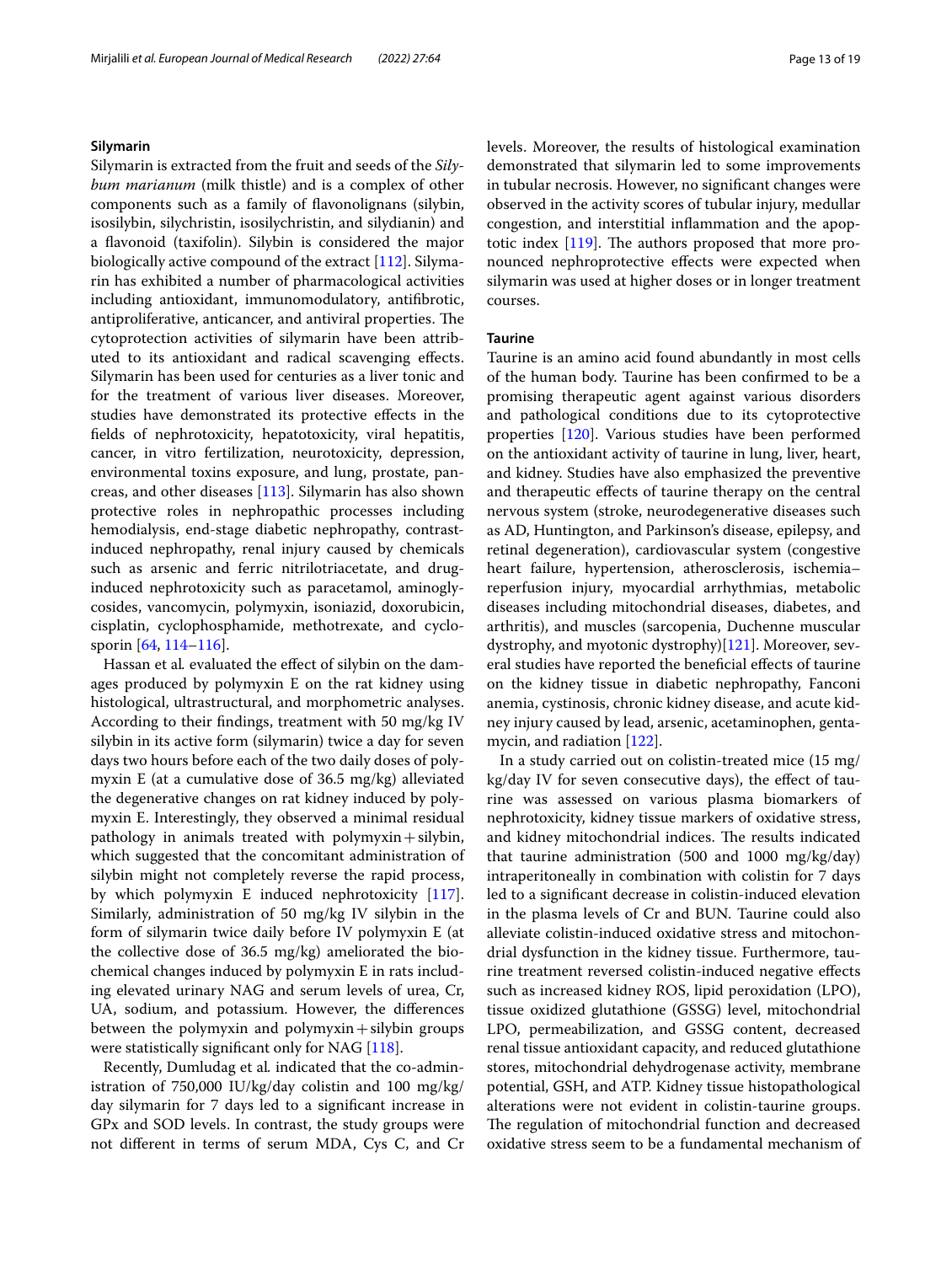the positive efects of taurine on colistin nephrotoxicity [[123\]](#page-17-9).

#### **Vitamin C**

Vitamin C is a water-soluble essential vitamin, which exists in the body primarily in its reduced form; i.e., ascorbic acid. Vitamin C is potentially involved in the biosynthesis of collagen and is a co-factor in the biosynthesis of catechol amines, L-carnitine, cholesterol, amino acids, and some peptide hormones. It is a chain-breaking antioxidant and free radical scavenger due to its ability to donate electrons and be readily converted back to its reduced form  $[124]$  $[124]$ . Vitamin C has shown beneficial efects on the prevention and treatment of several health conditions including scurvy, common cold, male and female infertility, atherosclerosis, cardiovascular diseases, cancers, diabetes, heavy metal toxicity (lead, arsenic, and cadmium), neurological and neurodegenerative disorders (schizophrenia, Parkinson's disease, and AD), asthma, respiratory conditions, and ocular diseases (cataract and diabetic retinopathy). Moreover, this micronutrient can accelerate wound and burn healing, enhance immune system, and improve outcomes in critically ill patients [[125\]](#page-17-39). Studies have also demonstrated the nephroprotective efects of vitamin C against nephrotoxicity caused by gentamicin, vancomycin, ampicillin, cisplatin, and contrast agents [\[126](#page-18-4)–[128\]](#page-18-0).

Yousef et al*.* conducted a dual in vivo and in vitro study to determine the protective efects of ascorbic acid against colistin-induced nephrotoxicity and apoptosis. In that study, ascorbic acid was administered at a dose of 50 or 200 mg/kg twice daily 20 min before each colistin dose (cumulative dose of  $36.5 \text{ mg/kg}$ ) for 7 days. The results showed that urinary NAG excretion was signifcantly lower in the colistin/ascorbic acid 200 mg/kg group than in the colistin group. Additionally, no signifcant increase was observed in the plasma level of Cr in the colistin/ ascorbic acid 200 mg/kg group compared to the colistin group. However, no signifcant diferences were observed between the two groups in terms of SOD activity. Cell culture studies demonstrated that ascorbic acid had a dose-dependent inhibitory efect on colistin-induced apoptosis. Besides, histological examinations indicated the nephroprotective efect of ascorbic acid, at both low and high doses. More interestingly, ascorbic acid was able to decrease the total body clearance of colistin [[128](#page-18-0)].

In an open-label, non-placebo, randomized controlled trial, Sirijatuphat et al*.* studied the potential nephroprotective efect of IV ascorbic acid against colistin-associated nephrotoxicity. In that study, 15 patients were given colistin alone (CMS at a loading dose of 300 mg of colistin base activity (CBA) followed by renally adjusted maintenance doses every 12 h), while 13 patients received a combination of colistin and IV ascorbic acid (2 g every 12 h, 20 min before colistin). The findings revealed no signifcant diferences in the incidence of nephrotoxicity and the urinary excretion rates of urinary neutrophil gelatinase-associated lipocalin and NAG at various time points during colistin treatment, plasma colistin concentrations, patients' clinical and microbiological outcomes, and mortality [[129](#page-18-1)].

# **Vitamin E**

Vitamin E is a family of eight fat soluble compounds including a-, b-, g-, and d-tocopherol and a-, b-, g-, and d-tocotrienol, with α-tocopherol being the most widely known analog and being used most preferentially by the body. Vitamin E, primarily located in the cell and organelle membranes, can be found ubiquitously in various foods and diferent natural sources. It is considered a potent antioxidant, which can efectively scavenge free radicals and prevent LPO [[130](#page-18-5)]. Vitamin E has been proven to exert excellent antioxidant, anti-infammatory, anti-diabetic, anti-atherogenic, bone and joint protective, neuroprotective, skin protective, anti-obesity, immuneenhancing, and platelet aggregation inhibitory efects in diferent in vivo and in vitro studies. Potential therapeutic applications have also been suggested for vitamin E including Parkinson's disease, AD, obesity, diabetes, atherosclerosis, osteoporosis, AIDS, rheumatoid arthritis, osteoarthritis, radioprotection, and diferent types of cancer [\[131](#page-18-6)]. Moreover, vitamin E has demonstrated promising properties in ischemia/reperfusion, cadmium, phenol, paraquat, contrast agents, aminoglycosides, cisplatin, doxorubicin, vancomycin-induced nephrotoxicity, and diabetic nephropathy [[132](#page-18-7)].

The effect of vitamin E on colistin-induced nephrotoxicity was assessed by Ghlissi's et al*.* Based on the results, treatment of rats with CMS at 300,000 IU/kg/day IM for 7 days led to a slight focal tubular dilatation, whereas the severity of renal damage was more prominent in the group receiving 450,000 IU/kg/day of CMS, causing acute tubular necrosis. The results also revealed a significant increase in the plasma levels of Cr, urine GGT, and MDA and a decline in the antioxidants' activities including SOD, CAT, GPx, and GSH in the renal tissue following colistin treatment. Co-treatment with vitamin E at a daily dose of 100 mg/kg/day could partially prevent renal damage as well as changes in antioxidant parameters and LPO markers. These effects might be due to the scavenging activity of vitamin E against free radicals and the protection of cellular biomembrane from oxidative attack [[43\]](#page-16-0).

Ghlissi et al*.* conducted another study to determine the spontaneous renal recovery after stopping the low and high doses of colistin (300,000 IU/kg/day and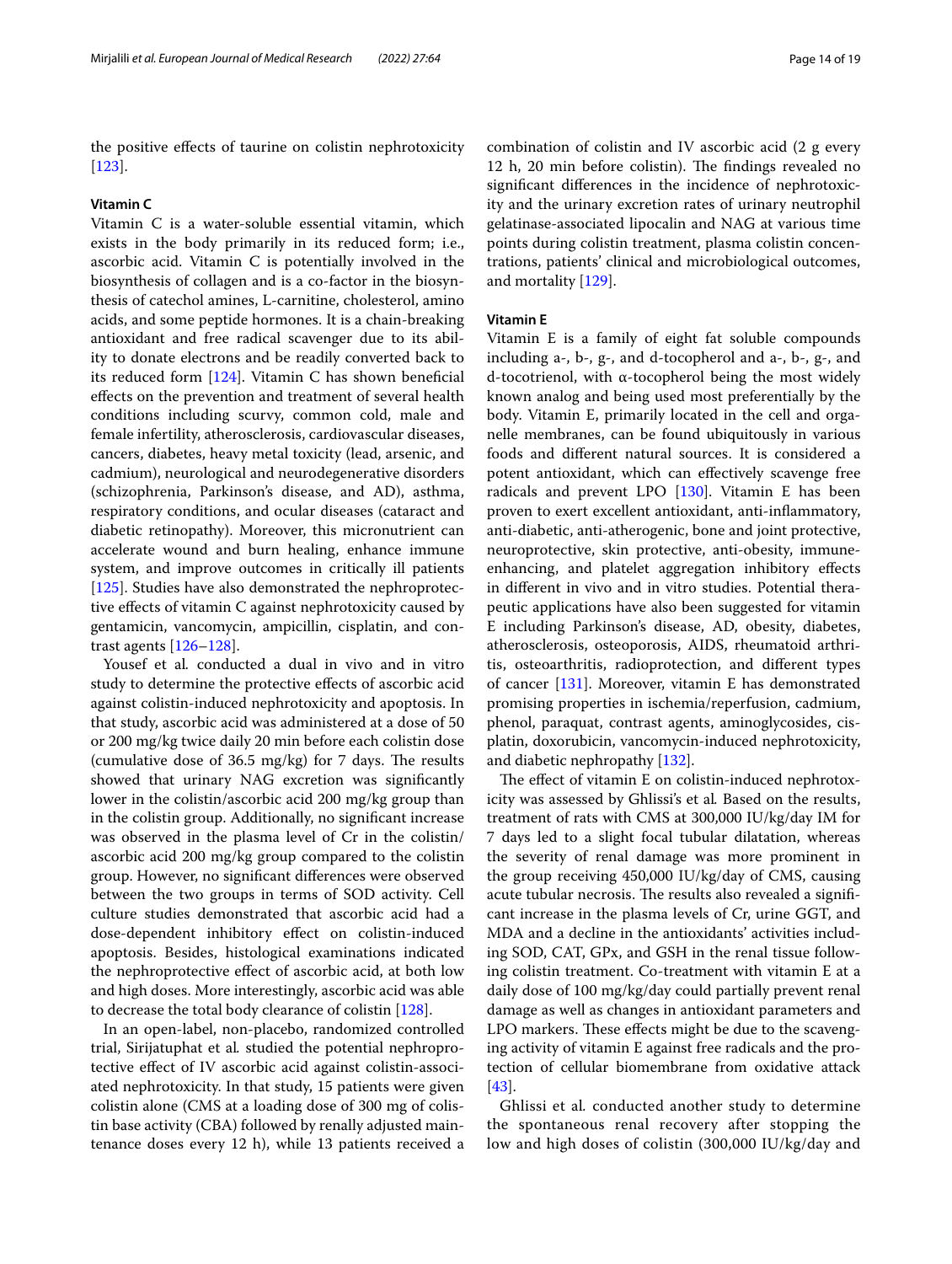450,000 IU/kg/day of CMS for 7 days, respectively) as well as the curative effect of oral vitamin E (100 mg/ kg/day for 2 weeks after colistin discontinuation) on antioxidant status and colistin-induced renal damage in colistin-treated rats. They found that vitamin E treatment improved tubular regeneration and normalized the altered biomarkers (including increased NAG and MDA levels and decreased SOD and GSH activities) in the colistin-treated rats. On the contrary, stopping CMS alone did not cause significant renal recovery [[133\]](#page-18-2).

The authors of the previous studies conducted another research and assessed the synergistic effect of vitamins E and C on colistin-induced nephrotoxicity in rats. The rats were exposed to 450,000 IU/kg/day of CMS for 7 days, which induced acute tubular necrosis, increased the urine NAG and GGT levels as well as renal tissue MDA levels, and reduced the plasma levels of vitamins E and C and renal tissue activities of SOD, CAT, and GPx. The findings demonstrated that the co-administration of vitamins E and C (at 100 mg/ kg each) could improve the histopathological damage and restore all the mentioned biochemical parameters. The authors concluded that the combination therapy of vitamins E and C had a better antioxidant effect against colistin-induced tubular damage than either of the two vitamins given alone, which was attributed to their different subcellular locations as well as to their synergistic action [\[134\]](#page-18-3).

In a pilot animal study, the nephroprotective effect of alpha-tocopherol, as the most common and biologically active form of vitamin E, was tested in colistintreated rabbits. In that study, colistin was administered in low (an IV loading dose of 80 mg/kg CMS followed by IM maintenance doses of 10 mg/kg colistin sulphate for 6 days) and high (an IV loading dose of 120 mg/kg CMS followed by IM maintenance doses of 30 mg/kg colistin sulphate for 6 days) doses [[135](#page-18-8)]. Oral α-tocopherol was administered at a dose of 200 mg for 1 week before colistin treatment and half an hour prior to exposing the animals to colistin in the subsequent week. The results showed a significant decrease in the serum level of Cr, as well as the attenuation of the pathological lesions in the kidneys following α-tocopherol administration. Tocopherol also significantly reduced the serum level of urea in the low-dose group [[136](#page-18-9)].

A randomized clinical trial is being conducted in Loghman-Hakim hospital, a referral tertiary teaching medical center in Iran, to investigate the effect of a daily dose of 400 mg alpha-tocopherol on colistin nephrotoxicity [\[137\]](#page-18-10).

# **Conclusion**

This review aimed to present an overview of different compounds used in experimental and clinical studies for preventing or attenuating colistin nephrotoxicity. These compounds including ABGE, albumin fragments, ALA, astaxanthin, baicalein, chrysin, cilastatin, colchicine, curcumin, cyt c, dexmedetomidine, gelofusine, GSPE, hesperidin, luteolin, lycopene, melatonin, NAC, silymarin, taurine, vitamin C, and vitamin E exhibited benefcial effects in most of the published works. These effects were attributed to their antioxidant, anti-infammatory, and anti-apoptotic activities. However, the clinical experience about these agents was limited to only one clinical trial, in which the efficacy of IV ascorbic acid was evaluated in patients and the other studies were all animal-based studies. Thus, further clinical studies are required to elucidate the potential usefulness of these agents against nephropathy induced by colistin. Considering the availability in clinical practice, minimal adverse efect profles, and positive results in animal studies, curcumin, melatonin, NAC, silymarin, and vitamin E can be suggested to be used in clinical trials.

There may be some possible limitations in this study. First, only English-language articles with full text were included in this searching strategy. Second, the majority of studies included in this review were animal studies, and the clinical use of nephroprotective agents was not evaluated. Another limitation is that the quality, number of sample sizes and studied parameters were various in the reviewed studies. Therefore, it is difficult to compare the treatment efects among these interventions.

#### **Abbreviations**

AKI: Acute kidney injury; BUN: Blood urea nitrogen; CAT: Catalase; CBA: Colistin base activity; CMS: Colistimethate sodium; eNOS: Endothelial nitric oxide synthase; FRAP: Ferric reducing antioxidant power; GGT: Gamma-glutamyl transferase; GSH: Reduced glutathione; GSSG: Oxidized glutathione; HO-1: Heme oxygenase-1; iNOS: Inducible NO synthase; GABA: Gamma amino butyric acid; GPx: Glutathione peroxidase; IL: Interleukin; I.M.: Intramuscularly; I.P.: Intraperitoneally; K: Potassium; KIM-1: Kidney injury molecule-1; LPO: Lipid peroxidation; Na: Sodium; NAG: N-Acetyl-b-D-glucosaminidase; NGAL: Neutrophil gelatinase-associated lipocalin; NO: Nitric oxide; NF-κβ: Nuclear factor-κβ; Nrf2: Nuclear factor-erythroid 2-related factor 2; NT-3: Neurotrophin-3; OSI: Oxidative stress index; PCr: Plasma creatinine; ROS: Reactive oxygen species; S.C.: Subcutaneous; SCr: Serum creatinine; SOD: Superoxide dismutase; TAS: Total anti-oxidative stress; TNF-α: Tumor necrosis factor-α; TOS: Total oxidative stress; UA: Uric acid; UCr: Urine creatinine; 8-OHdG: 8-Hydroxydeoxyguanosine; AIDS: Acquired immunodefciency syndrome; ALA: Alpha-lipoic acid; AD: Alzheimer's disease; ABGE: Aged black garlic extract; Bcl-2: B-cell lymphoma 2; COPD: Chronic obstructive pulmonary diseases; CBA: Colistin base activity; ClCr: Creatinine clearance; COX-2: Cyclooxygenase-2; Cys C: Cystatin C; cyt c: Cytochrome C; DHP-I: Dehydropeptidase-I; DNA: Deoxyribonucleic acid; iNOS: Inducible nitric oxide synthase; IL: Interleukin; LPS: Lipopolysaccharide; MDA: Malondialdehyde; MMP: Matrix metalloproteinase; mRNA: Messenger ribonucleic acid; MS: Multiple sclerosis; NAC: N-Acetylcysteine; NAG: N-Acetylβ-D glucosaminidase; Nox4: NADPH oxidase 4; NO: Nitric oxide; NF-κB: Nuclear factor kappa-light-chain-enhancer of activated B cells; Akt: Protein kinase B; PTECs: Proximal tubule epithelial cells; TUNEL: Terminal deoxynucleotidyl transferase dUTP nick end labeling; TGF-β1: Transforming growth factor-beta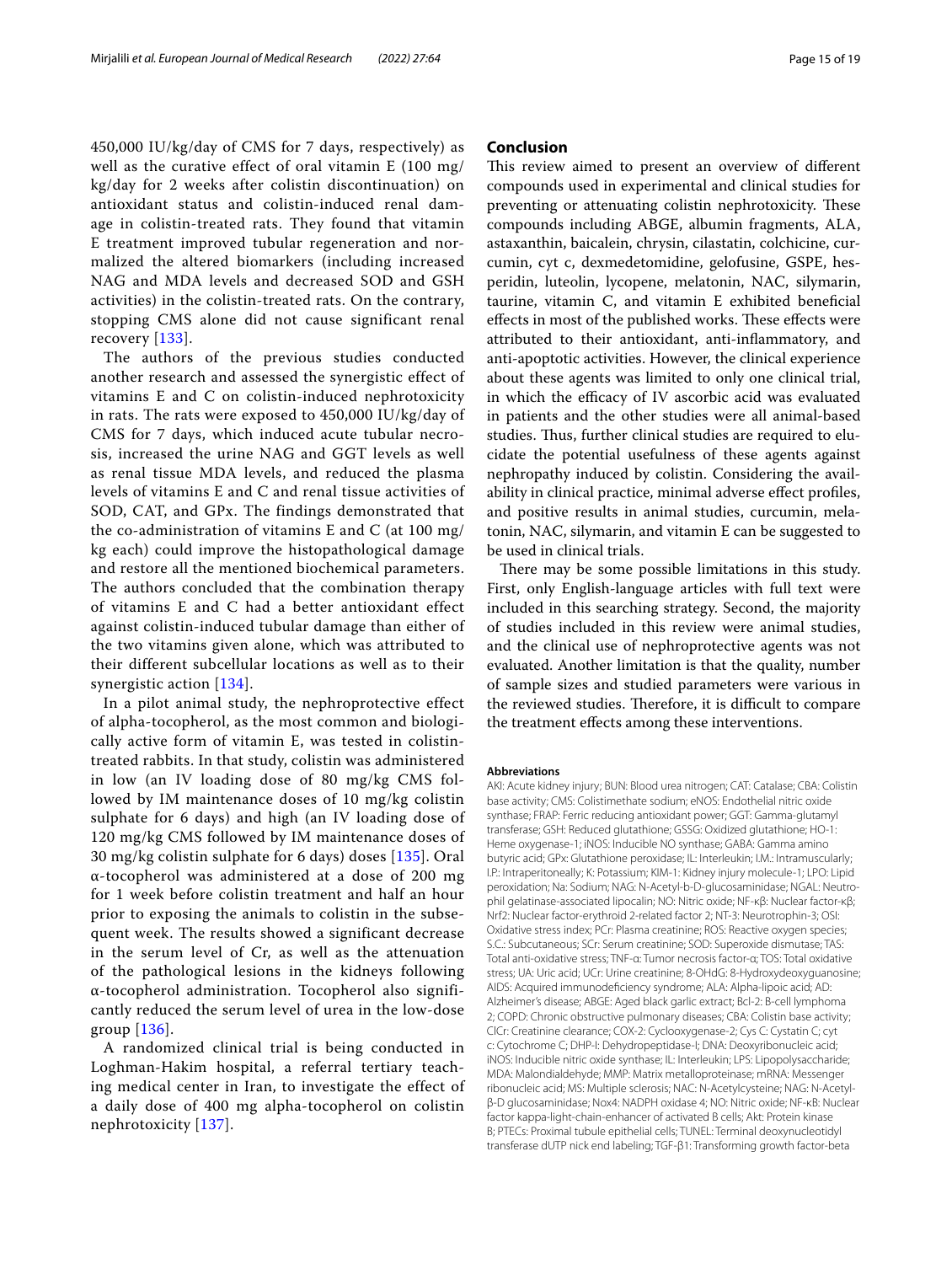1; TNF-α: Tumor necrosis factor-alpha; TAS: Total anti-oxidative stress; –SH: Sulfhydryl group.

#### **Acknowledgements**

The authors would like to thank Ms. A. Keivanshekouh at the Research Consultation Center (RCC) of Shiraz University of Medical Sciences for improving the use of English in the manuscript.

#### **Author contributions**

EM and MM searched the literature, extracted the relevant articles, and drafted the manuscript. AV evaluated the quality of recruited studies, and critically edited the manuscript. All authors read and approved the fnal manuscript.

#### **Funding**

No funding support.

#### **Availability of data and materials**

Not applicable.

#### **Declarations**

**Ethics approval and consent to participate** Not applicable.

#### **Consent for publication**

Not applicable.

#### **Competing interests**

The authors declare that they have no competing interests.

Received: 20 November 2021 Accepted: 19 April 2022 Published online: 07 May 2022

#### <span id="page-15-0"></span>**References**

- 1. Falagas ME, Kasiakou SK. Colistin: the revival of polymyxins for the management of multidrug-resistant gram-negative bacterial infections. Clin Infect Dis. 2005;40(9):1333–41.
- <span id="page-15-1"></span>2. Nation RL, Li J. Colistin in the 21st century. Curr Opin Infect Dis. 2009;22(6):535–43.
- <span id="page-15-2"></span>3. Li J, Nation RL, Turnidge JD, Milne RW, Coulthard K, Rayner CR, et al. Colistin: the re-emerging antibiotic for multidrug-resistant Gram-negative bacterial infections. Lancet Infect Dis. 2006;6(9):589–601.
- <span id="page-15-3"></span>4. Lim LM, Ly N, Anderson D, Yang JC, Macander L, Jarkowski A 3rd, et al. Resurgence of colistin: a review of resistance, toxicity, pharmacodynamics, and dosing. Pharmacotherapy. 2010;30(12):1279–91.
- <span id="page-15-4"></span>5. Falagas ME, Fragoulis KN, Kasiakou SK, Sermaidis GJ, Michalopoulos A. Nephrotoxicity of intravenous colistin: a prospective evaluation. Int J Antimicrob Agents. 2005;26(6):504–7.
- <span id="page-15-5"></span>6. Ordooei Javan A, Shokouhi S, Sahraei Z. A review on colistin nephrotoxicity. Eur J Clin Pharmacol. 2015;71(7):801–10.
- <span id="page-15-6"></span>7. Ciftci A, Izdes S, Altintas ND. Factors determining nephrotoxicity and mortality in critical care patients receiving colistin. J Infect Dev Ctries. 2018;11(12):912–8.
- <span id="page-15-7"></span>8. Heybeli C, Oktan MA, Çavdar Z. Rat models of colistin nephrotoxicity: previous experimental researches and future perspectives. Eur J Clin Microbiol Infect Dis. 2019;38(8):1387–93.
- <span id="page-15-8"></span>9. Zavascki AP, Nation RL. Nephrotoxicity of polymyxins: is there any difference between colistimethate and polymyxin B? Antimicrob Agents Chemother. 2017. [https://doi.org/10.1128/AAC.02319-16.](https://doi.org/10.1128/AAC.02319-16)
- <span id="page-15-9"></span>10. Katip W, Yoodee J, Uitrakul S, Oberdorfer P. Efficacy of loading dose colistin versus carbapenems for treatment of extended spectrum beta lactamase producing Enterobacteriaceae. Sci Rep. 2021;11(1):18.
- 11. Katip W, Uitrakul S, Oberdorfer P. Clinical outcomes and nephrotoxicity of colistin loading dose for treatment of extensively drug-resistant *Acinetobacter baumannii* in cancer patients. Infect Drug Resist. 2017;10:293–8.
- <span id="page-15-10"></span>12. Katip W, Uitrakul S, Oberdorfer P. Clinical efficacy and nephrotoxicity of the loading dose colistin for the treatment of carbapenem-resistant

*Acinetobacter baumannii* in critically ill patients. Pharmaceutics. 2021;14(1):31.

- <span id="page-15-11"></span>13. Gunay E, Kaya S, Baysal B, Yuksel E, Arac E. Evaluation of prognosis and nephrotoxicity in patients treated with colistin in intensive care unit. Ren Fail. 2020;42(1):704–9.
- <span id="page-15-12"></span>14. Gai Z, Samodelov SL, Kullak-Ublick GA, Visentin M. Molecular mechanisms of colistin-induced nephrotoxicity. Molecules (Basel, Switzerland). 2019;24(3):653.
- <span id="page-15-13"></span>15. Xu C, Mathews AE, Rodrigues C, Eudy BJ, Rowe CA, O'Donoughue A, et al. Aged garlic extract supplementation modifes infammation and immunity of adults with obesity: a randomized, double-blind, placebocontrolled clinical trial. Clin Nutr ESPEN. 2018;24:148–55.
- <span id="page-15-14"></span>16. Kasuga S, Uda N, Kyo E, Ushijima M, Morihara N, Itakura Y. Pharmacologic activities of aged garlic extract in comparison with other garlic preparations. J Nutr. 2001;131(3s):1080s-s1084.
- <span id="page-15-15"></span>17. Borek C. Antioxidant health effects of aged garlic extract. J Nutr. 2001;131(3s):1010s-s1015.
- <span id="page-15-16"></span>18. Shiju TM, Rajesh NG, Viswanathan P. Renoprotective effect of aged garlic extract in streptozotocin-induced diabetic rats. Indian J Pharmacol. 2013;45(1):18–23.
- <span id="page-15-17"></span>19. Nasr AY, Saleh HA. Aged garlic extract protects against oxidative stress and renal changes in cisplatin-treated adult male rats. Cancer Cell Int. 2014;14(1):92.
- <span id="page-15-18"></span>20. Lee TW, Bae E, Kim JH, Jang HN, Cho HS, Chang SH, et al. The aqueous extract of aged black garlic ameliorates colistin-induced acute kidney injury in rats. Ren Fail. 2019;41(1):24–33.
- <span id="page-15-22"></span>21. Christensen EI, Birn H. Megalin and cubilin: multifunctional endocytic receptors. Nat Rev Mol Cell Biol. 2002;3(4):256–66.
- <span id="page-15-23"></span>22. Christensen EI, Birn H, Storm T, Weyer K, Nielsen R. Endocytic receptors in the renal proximal tubule. Physiology (Bethesda). 2012;27(4):223–36.
- <span id="page-15-21"></span>23. Hori Y, Aoki N, Kuwahara S, Hosojima M, Kaseda R, Goto S, et al. Megalin blockade with cilastatin suppresses drug-induced nephrotoxicity. J Am Soc Nephrol. 2017;28(6):1783–91.
- <span id="page-15-24"></span>24. Cui S, Verroust PJ, Moestrup SK, Christensen EI. Megalin/gp330 mediates uptake of albumin in renal proximal tubule. Am J Physiol. 1996;271(4 Pt 2):F900–7.
- <span id="page-15-25"></span>25. Vegt E, van Eerd JE, Eek A, Oyen WJ, Wetzels JF, de Jong M, et al. Reducing renal uptake of radiolabeled peptides using albumin fragments. J Nucl Med. 2008;49(9):1506–11.
- <span id="page-15-19"></span>26. Suzuki T, Yamaguchi H, Ogura J, Kobayashi M, Yamada T, Iseki K. Megalin contributes to kidney accumulation and nephrotoxicity of colistin. Antimicrob Agents Chemother. 2013;57(12):6319–24.
- <span id="page-15-26"></span>27. Salehi B, Berkay Yılmaz Y, Antika G, Boyunegmez Tumer T, Fawzi Mahomoodally M, Lobine D, et al. Insights on the use of α-lipoic acid for therapeutic purposes. Biomolecules. 2019;9(8):356.
- <span id="page-15-27"></span>28. Somani SM, Husain K, Whitworth C, Trammell GL, Malafa M, Rybak LP. Dose-dependent protection by lipoic acid against cisplatin-induced nephrotoxicity in rats: antioxidant defense system. Pharmacol Toxicol. 2000;86(5):234–41.
- 29. Murugavel P, Pari L. Attenuation of chloroquine-induced renal damage by alpha-lipoic acid: possible antioxidant mechanism. Ren Fail. 2004;26(5):517–24.
- 30. Kang KP, Kim DH, Jung YJ, Lee AS, Lee S, Lee SY, et al. Alpha-lipoic acid attenuates cisplatin-induced acute kidney injury in mice by suppressing renal infammation. Nephrol Dial Transplant. 2009;24(10):3012–20.
- 31. Lee YM, Bae SY, Won NH, Pyo HJ, Kwon YJ. Alpha-lipoic acid attenuates cisplatin-induced tubulointerstitial injuries through inhibition of mitochondrial bax translocation in rats. Nephron Exp Nephrol. 2009;113(4):e104–12.
- 32. Cavdar Z, Oktan MA, Ural C, Calisir M, Kocak A, Heybeli C, et al. Renoprotective efects of alpha lipoic acid on iron overload-induced kidney injury in rats by suppressing NADPH oxidase 4 and p38 MAPK signaling. Biol Trace Elem Res. 2020;193(2):483–93.
- <span id="page-15-28"></span>33. Çakır T, Polat C, Baştürk A, Gül M, Aslaner A, Durgut H, et al. The efect of alpha lipoic acid on rat kidneys in methotrexate induced oxidative injury. Eur Rev Med Pharmacol Sci. 2015;19(11):2132–9.
- <span id="page-15-29"></span>34. Zhang J, McCullough PA. Lipoic acid in the prevention of acute kidney injury. Nephron. 2016;134(3):133–40.
- <span id="page-15-20"></span>35. Oktan MA, Heybeli C, Ural C, Kocak A, Bilici G, Cavdar Z, et al. Alphalipoic acid alleviates colistin nephrotoxicity in rats. Hum Exp Toxicol. 2021;40(5):761–71.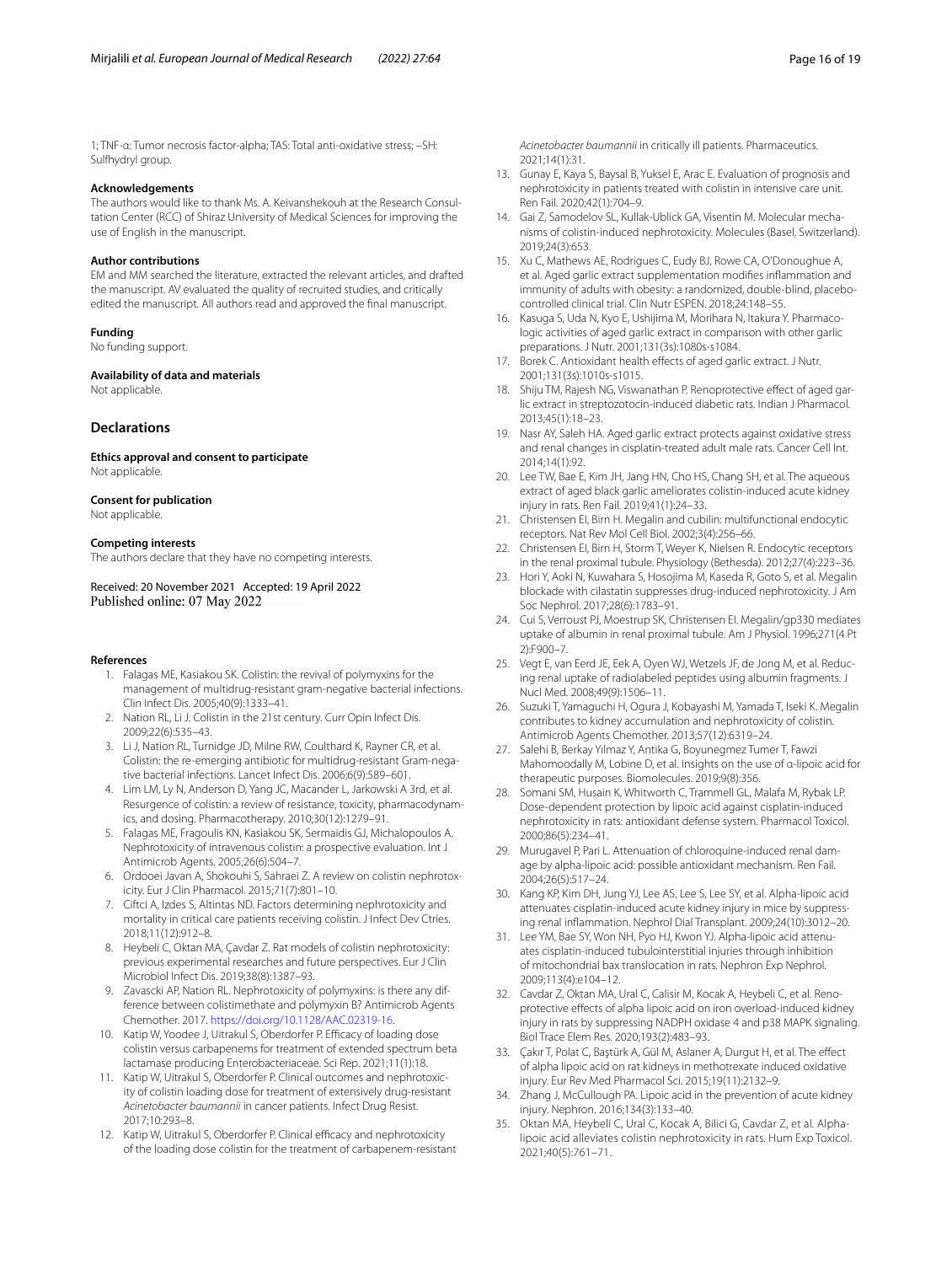- <span id="page-16-6"></span>36. Chang MX, Xiong F. Astaxanthin and its efects in infammatory responses and infammation-associated diseases: recent advances and future directions. Molecules. 2020;25(22):5342.
- <span id="page-16-7"></span>37. Yuan JP, Peng J, Yin K, Wang JH. Potential health-promoting efects of astaxanthin: a high-value carotenoid mostly from microalgae. Mol Nutr Food Res. 2011;55(1):150–65.
- 38. Galasso C, Orefce I, Pellone P, Cirino P, Miele R, Ianora A, et al. On the neuroprotective role of astaxanthin: new perspectives? Mar Drugs. 2018;16(8):247.
- <span id="page-16-8"></span>39. Davinelli S, Nielsen ME, Scapagnini G. Astaxanthin in skin health, repair, and disease: a comprehensive review. Nutrients. 2018;10(4):522.
- <span id="page-16-9"></span>40. Kurashige M, Okimasu E, Inoue M, Utsumi K. Inhibition of oxidative injury of biological membranes by astaxanthin. Physiol Chem Phys Med NMR. 1990;22(1):27–38.
- <span id="page-16-10"></span>41. Naito Y, Uchiyama K, Aoi W, Hasegawa G, Nakamura N, Yoshida N, et al. Prevention of diabetic nephropathy by treatment with astaxanthin in diabetic db/db mice. BioFactors (Oxford, England). 2004;20(1):49–59.
- <span id="page-16-11"></span>42. Augusti PR, Conterato GM, Somacal S, Sobieski R, Spohr PR, Torres JV, et al. Efect of astaxanthin on kidney function impairment and oxidative stress induced by mercuric chloride in rats. Food Chem Toxicol. 2008;46(1):212–9.
- <span id="page-16-0"></span>43. Ghlissi Z, Hakim A, Sila A, Mnif H, Zeghal K, Rebai T, et al. Evaluation of efficacy of natural astaxanthin and vitamin E in prevention of colistininduced nephrotoxicity in the rat model. Environ Toxicol Pharmacol. 2014;37(3):960–6.
- <span id="page-16-12"></span>44. de Oliveira MR, Nabavi SF, Habtemariam S, Erdogan Orhan I, Daglia M, Nabavi SM. The effects of baicalein and baicalin on mitochondrial function and dynamics: a review. Pharmacol Res. 2015;100:296–308.
- <span id="page-16-13"></span>45. Liang S, Deng X, Lei L, Zheng Y, Ai J, Chen L, et al. The Comparative study of the therapeutic efects and mechanism of baicalin, baicalein, and their combination on ulcerative colitis rat. Front Pharmacol. 2019;10:1466.
- 46. Liu H, Dong Y, Gao Y, Du Z, Wang Y, Cheng P, et al. The Fascinating efects of baicalein on cancer: a review. Int J Mol Sci. 2016;17(10):1681.
- <span id="page-16-14"></span>47. Sahu BD, Mahesh Kumar J, Sistla R. Baicalein, a bioflavonoid, prevents cisplatin-induced acute kidney injury by up-regulating antioxidant defenses and down-regulating the MAPKs and NF-κB pathways. PLoS ONE. 2015;10(7): e0134139-e.
- <span id="page-16-15"></span>48. Lai CC, Huang PH, Yang AH, Chiang SC, Tang CY, Tseng KW, et al. Baicalein, a component of *Scutellaria baicalensis*, attenuates kidney injury induced by myocardial ischemia and reperfusion. Planta Med. 2016;82(3):181–9.
- <span id="page-16-1"></span>49. Dai C, Tang S, Wang Y, Velkov T, Xiao X. Baicalein acts as a nephroprotectant that ameliorates colistin-induced nephrotoxicity by activating the antioxidant defence mechanism of the kidneys and down-regulating the infammatory response. J Antimicrob Chemother. 2017;72(9):2562–9.
- <span id="page-16-16"></span>50. Farkhondeh T, Samarghandian S, Bafandeh F. The cardiovascular protective effects of chrysin: a narrative review on experimental researches. Cardiovasc Hematol Agents Med Chem. 2019;17(1):17–27.
- <span id="page-16-17"></span>51. Zheng X, Meng WD, Xu YY, Cao JG, Qing FL. Synthesis and anticancer efect of chrysin derivatives. Bioorg Med Chem Lett. 2003;13(5):881–4.
- 52. Cho H, Yun CW, Park WK, Kong JY, Kim KS, Park Y, et al. Modulation of the activity of pro-infammatory enzymes, COX-2 and iNOS, by chrysin derivatives. Pharmacol Res. 2004;49(1):37–43.
- <span id="page-16-18"></span>53. Woodman OL, Chan E. Vascular and anti-oxidant actions of favonols and favones. Clin Exp Pharmacol Physiol. 2004;31(11):786–90.
- <span id="page-16-19"></span>54. Eldutar E, Kandemir FM, Kucukler S, Caglayan C. Restorative effects of Chrysin pretreatment on oxidant-antioxidant status, infammatory cytokine production, and apoptotic and autophagic markers in acute paracetamol-induced hepatotoxicity in rats: an experimental and biochemical study. J Biochem Mol Toxicol. 2017;31(11): e21960.
- <span id="page-16-20"></span>55. Mantawy EM, El-Bakly WM, Esmat A, Badr AM, El-Demerdash E. Chrysin alleviates acute doxorubicin cardiotoxicity in rats via suppression of oxidative stress, infammation and apoptosis. Eur J Pharmacol. 2014;728:107–18.
- <span id="page-16-2"></span>56. Hanedan B, Ozkaraca M, Kirbas A, Kandemir FM, Aktas MS, Kilic K, et al. Investigation of the efects of hesperidin and chrysin on renal injury induced by colistin in rats. Biomed Pharmacother. 2018;108:1607–16.
- <span id="page-16-21"></span>57. Shayan M, Elyasi S. Cilastatin as a protective agent against druginduced nephrotoxicity: a literature review. Expert Opin Drug Saf. 2020;19(8):999–1010.
- <span id="page-16-22"></span>58. Smiechowicz J, Barteczko B, Grotowska M, Kaiser T, Zielinski S, Kubler A. Severe acute respiratory distress syndrome complicating type A (H1N1) infuenza treated with extracorporeal CO2 removal. Anestezjol Intens Ter. 2011;43(2):98–103.
- <span id="page-16-23"></span>59. Christensen EI, Verroust PJ. Megalin and cubilin, role in proximal tubule function and during development. Pediatr Nephrol. 2002;17(12):993–9.
- <span id="page-16-24"></span>60. Vorobyeva A, Oroujeni M, Lindbo S, Hober S, Xu T, Liu Y, et al. Investigation of a pharmacological approach for reduction of renal uptake of radiolabeled ADAPT scafold protein. Molecules. 2020;25(19):4448.
- <span id="page-16-25"></span>61. Hatcher H, Planalp R, Cho J, Torti FM, Torti SV. Curcumin: from ancient medicine to current clinical trials. Cell Mol Life Sci. 2008;65(11):1631–52.
- <span id="page-16-26"></span>62. Trujillo J, Chirino YI, Molina-Jijón E, Andérica-Romero AC, Tapia E, Pedraza-Chaverrí J. Renoprotective effect of the antioxidant curcumin: Recent fndings. Redox Biol. 2013;1(1):448–56.
- 63. Morsy MA, Ibrahim SA, Amin EF, Kamel MY, Rifaai RA, Hassan MK. Curcumin ameliorates methotrexate-induced nephrotoxicity in rats. Adv Pharmacol Sci. 2013;2013: 387071.
- <span id="page-16-27"></span>64. Mahi-Birjand M, Yaghoubi S, Abdollahpour-Alitappeh M, Keshtkaran Z, Bagheri N, Pirouzi A, et al. Protective effects of pharmacological agents against aminoglycoside-induced nephrotoxicity: a systematic review. Expert Opin Drug Saf. 2020;19(2):167–86.
- <span id="page-16-3"></span>65. Edrees NE, Galal AAA, Abdel Monaem AR, Beheiry RR, Metwally MMM. Curcumin alleviates colistin-induced nephrotoxicity and neurotoxicity in rats via attenuation of oxidative stress, infammation and apoptosis. Chem Biol Interact. 2018;294:56–64.
- <span id="page-16-28"></span>66. Li ZD, Luo J, Jia LH, Wang XY, Xun ZK, Liu M. Cytochrome C suppresses renal accumulation and nephrotoxicity of polymyxin B. Hum Exp Toxicol. 2019;38(2):193–200.
- <span id="page-16-29"></span>67. Erbatur ME, Sezen ŞC, Bayraktar AC, Arslan M, Kavutçu M, Aydın ME. Efects of dexmedetomidine on renal tissue after lower limb ischemia reperfusion injury in streptozotocin induced diabetic rats. Libyan J Med. 2017;12(1):1270021.
- <span id="page-16-30"></span>68. Song Y, Kim DH, Kwon TD, Han DW, Baik SH, Jung HH, et al. Efect of intraoperative dexmedetomidine on renal function after cytoreductive surgery and hyperthermic intraperitoneal chemotherapy: a randomized, placebo-controlled trial. Int J Hyperther. 2019;36(1):1–8.
- <span id="page-16-31"></span>69. Gu J, Sun P, Zhao H, Watts HR, Sanders RD, Terrando N, et al. Dexmedetomidine provides renoprotection against ischemia-reperfusion injury in mice. Critical Care (London, England). 2011;15(3):R153.
- <span id="page-16-32"></span>70. Cho JS, Shim JK, Soh S, Kim MK, Kwak YL. Perioperative dexmedetomidine reduces the incidence and severity of acute kidney injury following valvular heart surgery. Kidney Int. 2016;89(3):693–700.
- <span id="page-16-4"></span>71. Talih G, Esmaoğlu A, Bayram A, Yazici C, Deniz K, Talih T. Does dexmedetomidine prevent colistin nephrotoxicity? Brazil J Anesthesiol. 2018;68(4):383–7.
- <span id="page-16-33"></span>72. Vegt E, Eek A, Oyen WJG, de Jong M, Gotthardt M, Boerman OC. Albumin-derived peptides efficiently reduce renal uptake of radiolabelled peptides. Eur J Nucl Med Mol Imaging. 2010;37(2):226–34.
- 73. van Eerd JE, Vegt E, Wetzels JF, Russel FG, Masereeuw R, Corstens FH, et al. Gelatin-based plasma expander efectively reduces renal uptake of 111In-octreotide in mice and rats. J Nucl Med. 2006;47(3):528–33.
- <span id="page-16-34"></span>74. Jones CM, Sumeray M, Heys A, Woolfson RG. Pseudo-proteinuria following gelofusine infusion. Nephrol Dial Transplant. 1999;14(4):944–5.
- <span id="page-16-5"></span>75. Sivanesan SS, Azad MAK, Schneider EK, Ahmed MU, Huang J, Wang J, et al. Gelofusine ameliorates colistin-induced nephrotoxicity. Antimicrob Agents Chemother. 2017;61(12):e00985-e1017.
- <span id="page-16-35"></span>76. Rodríguez-Pérez C, García-Villanova B, Guerra-Hernández E, Verardo V. Grape Seeds proanthocyanidins: an overview of in vivo bioactivity in animal models. Nutrients. 2019;11(10):2435.
- <span id="page-16-36"></span>77. Yousef MI, Khalil D, Abdou HM. Neuro- and nephroprotective effect of grape seed proanthocyanidin extract against carboplatin and thalidomide through modulation of infammation, tumor suppressor protein p53, neurotransmitters, oxidative stress and histology. Toxicol Rep. 2018;5:568–78.
- 78. Ding Y, Li H, Li Y, Liu D, Zhang L, Wang T, et al. Protective efects of grape seed proanthocyanidins on the kidneys of diabetic rats through the Nrf2 signalling pathway. Evid Based Complement Alternat Med. 2020;2020:5205903.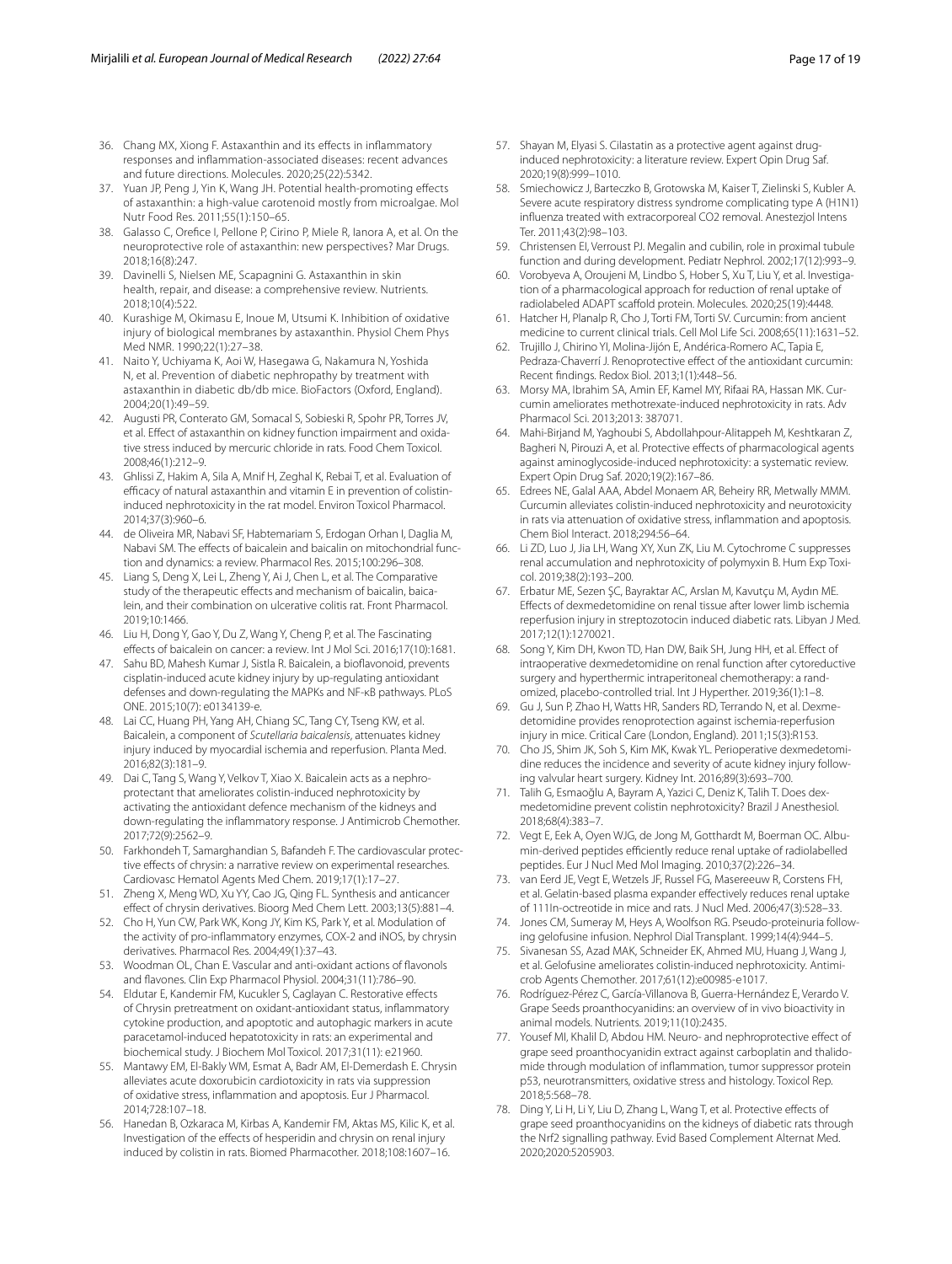- <span id="page-17-0"></span>79. Ozkan G, Ulusoy S, Orem A, Alkanat M, Mungan S, Yulug E, et al. How does colistin-induced nephropathy develop and can it be treated? Antimicrob Agents Chemother. 2013;57(8):3463–9.
- <span id="page-17-10"></span>80. Catala L, Rius C, Garcia de Olalla P, Nelson JL, Alvarez J, Minguell S, et al. Pandemic A/H1N1 influenza: transmission of the first cases in Spain. Enferm Infecc Microbiol Clin. 2012;30(2):60–3.
- <span id="page-17-11"></span>81. Hajialyani M, Hosein Farzaei M, Echeverría J, Nabavi SM, Uriarte E, Sobarzo-Sánchez E. Hesperidin as a neuroprotective agent: a review of animal and clinical evidence. Molecules. 2019;24(3):648.
- 82. Tejada S, Pinya S, Martorell M, Capó X, Tur JA, Pons A, et al. Potential anti-infammatory efects of hesperidin from the genus citrus. Curr Med Chem. 2018;25(37):4929–45.
- 83. Peng Pu. Protection mechanisms of hesperidin on mouse with insulin resistance. Zhongguo Zhong Yao Za Zhi. 2016;41(17):3290–5.
- <span id="page-17-12"></span>84. Chiba H, Uehara M, Wu J, Wang X, Masuyama R, Suzuki K, et al. Hesperidin, a citrus flavonoid, inhibits bone loss and decreases serum and hepatic lipids in ovariectomized mice. J Nutr. 2003;133(6):1892–7.
- <span id="page-17-13"></span>85. Liu XX, Yu DD, Chen MJ, Sun T, Li G, Huang WJ, et al. Hesperidin ameliorates lipopolysaccharide-induced acute lung injury in mice by inhibiting HMGB1 release. Int Immunopharmacol. 2015;25(2):370–6.
- 86. Sahu BD, Kuncha M, Sindhura GJ, Sistla R. Hesperidin attenuates cisplatin-induced acute renal injury by decreasing oxidative stress, infammation and DNA damage. Phytomedicine. 2013;20(5):453–60.
- <span id="page-17-14"></span>87. Ahmad ST, Arjumand W, Nafees S, Seth A, Ali N, Rashid S, et al. Hesperidin alleviates acetaminophen induced toxicity in Wistar rats by abrogation of oxidative stress, apoptosis and infammation. Toxicol Lett. 2012;208(2):149–61.
- <span id="page-17-15"></span>88. Wang S, He N, Xing H, Sun Y, Ding J, Liu L. Function of hesperidin alleviating infammation and oxidative stress responses in COPD mice might be related to SIRT1/PGC-1α/NF-κB signaling axis. J Recept Signal Transduct Res. 2020;40(4):388–94.
- <span id="page-17-16"></span>89. Xu N, Zhang L, Dong J, Zhang X, Chen YG, Bao B, et al. Low-dose diet supplement of a natural favonoid, luteolin, ameliorates dietinduced obesity and insulin resistance in mice. Mol Nutr Food Res. 2014;58(6):1258–68.
- <span id="page-17-17"></span>90. López-Lázaro M. Distribution and biological activities of the favonoid luteolin. Mini Rev Med Chem. 2009;9(1):31–59.
- <span id="page-17-18"></span>91. Albarakati AJA, Baty RS, Aljoudi AM, Habotta OA, Elmahallawy EK, Kassab RB, et al. Luteolin protects against lead acetate-induced nephrotoxicity through antioxidant, anti-infammatory, anti-apoptotic, and Nrf2/HO-1 signaling pathways. Mol Biol Rep. 2020;47(4):2591–603.
- 92. Xiong C, Wu Q, Fang M, Li H, Chen B, Chi T. Protective effects of luteolin on nephrotoxicity induced by long-term hyperglycaemia in rats. J Int Med Res. 2020;48(4):300060520903642.
- <span id="page-17-19"></span>93. Hong X, Zhao X, Wang G, Zhang Z, Pei H, Liu Z. Luteolin treatment protects against renal ischemia-reperfusion injury in rats. Mediators Infamm. 2017;2017:9783893.
- <span id="page-17-1"></span>94. Arslan BY, Arslan F, Erkalp K, Alagöl A, Sevdi MS, Yıldız G, et al. Luteolin ameliorates colistin-induced nephrotoxicity in the rat models. Ren Fail. 2016;38(10):1735–40.
- <span id="page-17-20"></span>95. Szymanska R, Pospisil P, Kruk J. Plant-derived antioxidants in disease prevention. Oxid Med Cell Longev. 2016;2016:1920208.
- <span id="page-17-21"></span>96. Bacanli M, Başaran N, Başaran AA. Lycopene: is it benefcial to human health as an antioxidant? Turk J Pharm Sci. 2017;14(3):311–8.
- <span id="page-17-2"></span>97. Dai C, Tang S, Deng S, Zhang S, Zhou Y, Velkov T, et al. Lycopene attenuates colistin-induced nephrotoxicity in mice via activation of the Nrf2/ HO-1 pathway. Antimicrob Agents Chemother. 2015;59(1):579–85.
- 98. Bedir F, Kocaturk H, Turangezli O, Sener E, Akyuz S, Ozgeris FB, et al. The protective effect of lycopene against oxidative kidney damage associated with combined use of isoniazid and rifampicin in rats. Braz J Med Biol Res. 2021;54(8): e10660-e.
- <span id="page-17-22"></span>Haghighipour S, Soltani R, Anjomshoa A. The protective effect of lycopene supplement against vancomycin-induced nephrotoxicity; a randomized double-blind placebo-controlled clinical trial. J Renal Inj Prev. 2020;9(4):e32-e.
- <span id="page-17-23"></span>100. Raza Z, Naureen Z. Melatonin ameliorates the drug induced nephrotoxicity: molecular insights. Nefrologia. 2020;40(1):12–25.
- <span id="page-17-24"></span>101. Kostoglou-Athanassiou I. Therapeutic applications of melatonin. Ther Adv Endocrinol Metab. 2013;4(1):13–24.
- <span id="page-17-25"></span>102. Dudka Y, Zamorskii I, Shchudrova T, Petriuk A, Kopchuk T, Drachuk V. Nephroprotective mechanisms, therapeutic potential and

perspective on melatonin use for drug-induced nephropathy. Med Sci. 2021;25(107):163–9.

- <span id="page-17-3"></span>103. Yousef JM, Chen G, Hill PA, Nation RL, Li J. Melatonin attenuates colistin-induced nephrotoxicity in rats. Antimicrob Agents Chemother. 2011;55(9):4044–9.
- <span id="page-17-26"></span>104. Šalamon Š, Kramar B, Marolt TP, Poljšak B, Milisav I. Medical and dietary uses of N-acetylcysteine. Antioxidants (Basel). 2019;8(5):111.
- <span id="page-17-27"></span>105. Schwalfenberg GK. N-acetylcysteine: a review of clinical usefulness (an old drug with new tricks). J Nutr Metab. 2021;2021:9949453.
- <span id="page-17-28"></span>106. Sun Z, Fu Q, Cao L, Jin W, Cheng L, Li Z. Intravenous N-acetylcysteine for prevention of contrast-induced nephropathy: a meta-analysis of randomized, controlled trials. PLoS ONE. 2013;8(1):e55124-e.
- <span id="page-17-29"></span>107. Huang S, You J, Wang K, Li Y, Zhang Y, Wei H, et al. N-acetylcysteine attenuates cisplatin-induced acute kidney injury by inhibiting the C5a receptor. BioMed Res Int. 2019;2019:4805853.
- 108. Chen N, Aleksa K, Woodland C, Rieder M, Koren G. N-Acetylcysteine prevents ifosfamide-induced nephrotoxicity in rats. Br J Pharmacol. 2008;153(7):1364–72.
- <span id="page-17-30"></span>109. Marenzi G, Assanelli E, Marana I, Lauri G, Campodonico J, Grazi M, et al. N-acetylcysteine and contrast-induced nephropathy in primary angioplasty. N Engl J Med. 2006;354(26):2773–82.
- <span id="page-17-4"></span>110. Ozyilmaz E, Ebinc FA, Derici U, Gulbahar O, Goktas G, Elmas C, et al. Could nephrotoxicity due to colistin be ameliorated with the use of N-acetylcysteine? Intensive Care Med. 2011;37(1):141–6.
- <span id="page-17-5"></span>111. Ceylan B, Ozansoy M, Kılıç Ü, Yozgat Y, Ercan Ç, Yıldız P, et al. N-acetylcysteine suppresses colistimethate sodium-induced nephrotoxicity via activation of SOD2, eNOS, and MMP3 protein expressions. Ren Fail. 2018;40(1):423–34.
- <span id="page-17-31"></span>112. Zhong S, Fan Y, Yan Q, Fan X, Wu B, Han Y, et al. The therapeutic efect of silymarin in the treatment of nonalcoholic fatty disease: a meta-analysis (PRISMA) of randomized control trials. Medicine. 2017;96(49):e9061-e.
- <span id="page-17-32"></span>113. Karimi G, Vahabzadeh M, Lari P, Rashedinia M, Moshiri M. "Silymarin", a promising pharmacological agent for treatment of diseases. Iran J Basic Med Sci. 2011;14(4):308–17.
- <span id="page-17-33"></span>114. Dashti-Khavidaki S, Shahbazi F, Khalili H, Lessan-Pezeshki M. Potential renoprotective efects of silymarin against nephrotoxic drugs: a review of literature. J Pharm Pharm Sci. 2012;15(1):112–23.
- 115. Guzel S, Sahinogullari ZU, Canacankatan N, Antmen SE, Kibar D, Coskun YB. Potential renoprotective effects of silymarin against vancomycininduced nephrotoxicity in rats. Drug Chem Toxicol. 2020;43(6):630–6.
- <span id="page-17-34"></span>116. Sedighifard Z, Roghani F, Bidram P, Harandi SA, Molavi S. Silymarin for the prevention of contrast-induced nephropathy: a placebo-controlled clinical trial. Int J Prev Med. 2016;7:23.
- <span id="page-17-6"></span>117. Hassan SMS, Youakim MF, Rizk AAE, Thomann C, Ahmad Z. Does silybin protect against toxicity induced by polymyxin E in rat kidney? Neurourol Urodyn. 2017;36(5):1278–87.
- <span id="page-17-7"></span>118. Hassan SS, Thomann C, Ettarh R, Ahmad Z. Possible protective role of silybin against polymyxin E-induced toxic efect in rat kidneys: a biochemical approach. Neurourol Urodyn. 2017;36(8):2003–10.
- <span id="page-17-8"></span>119. Dumludag B, Derici MK, Sutcuoglu O, Ogut B, Pasaoglu OT, Gonul II, et al. Role of silymarin (*Silybum marianum*) in the prevention of colistininduced acute nephrotoxicity in rats. Drug Chem Toxicol. 2020. [https://](https://doi.org/10.1080/01480545.2020.1733003) [doi.org/10.1080/01480545.2020.1733003](https://doi.org/10.1080/01480545.2020.1733003).
- <span id="page-17-35"></span>120. Schaffer S, Azuma J, Takahashi K, Mozaffari M. Why is taurine cytoprotective? Adv Exp Med Biol. 2003;526:307–21.
- <span id="page-17-36"></span>121. Schaffer S, Kim HW. Effects and mechanisms of taurine as a therapeutic agent. Biomol Ther (Seoul). 2018;26(3):225–41.
- <span id="page-17-37"></span>122. Baliou S, Adamaki M, Ioannou P, Pappa A, Panayiotidis MI, Christodoulou I, et al. Ameliorative effect of taurine against diabetes and renal-associated disorders. Med Int. 2021;1(2):1–19.
- <span id="page-17-9"></span>123. Heidari R, Behnamrad S, Khodami Z, Ommati MM, Azarpira N, Vazin A. The nephroprotective properties of taurine in colistin-treated mice is mediated through the regulation of mitochondrial function and mitigation of oxidative stress. Biomed Pharmacother. 2019;109:103–11.
- <span id="page-17-38"></span>124. Jacob RA, Sotoudeh G. Vitamin C function and status in chronic disease. Nutr Clin Care. 2002;5(2):66–74.
- <span id="page-17-39"></span>125. Grosso G, Bei R, Mistretta A, Marventano S, Calabrese G, Masuelli L, et al. Efects of vitamin C on health: a review of evidence. Front Biosci (Landmark edition). 2013;18:1017–29.